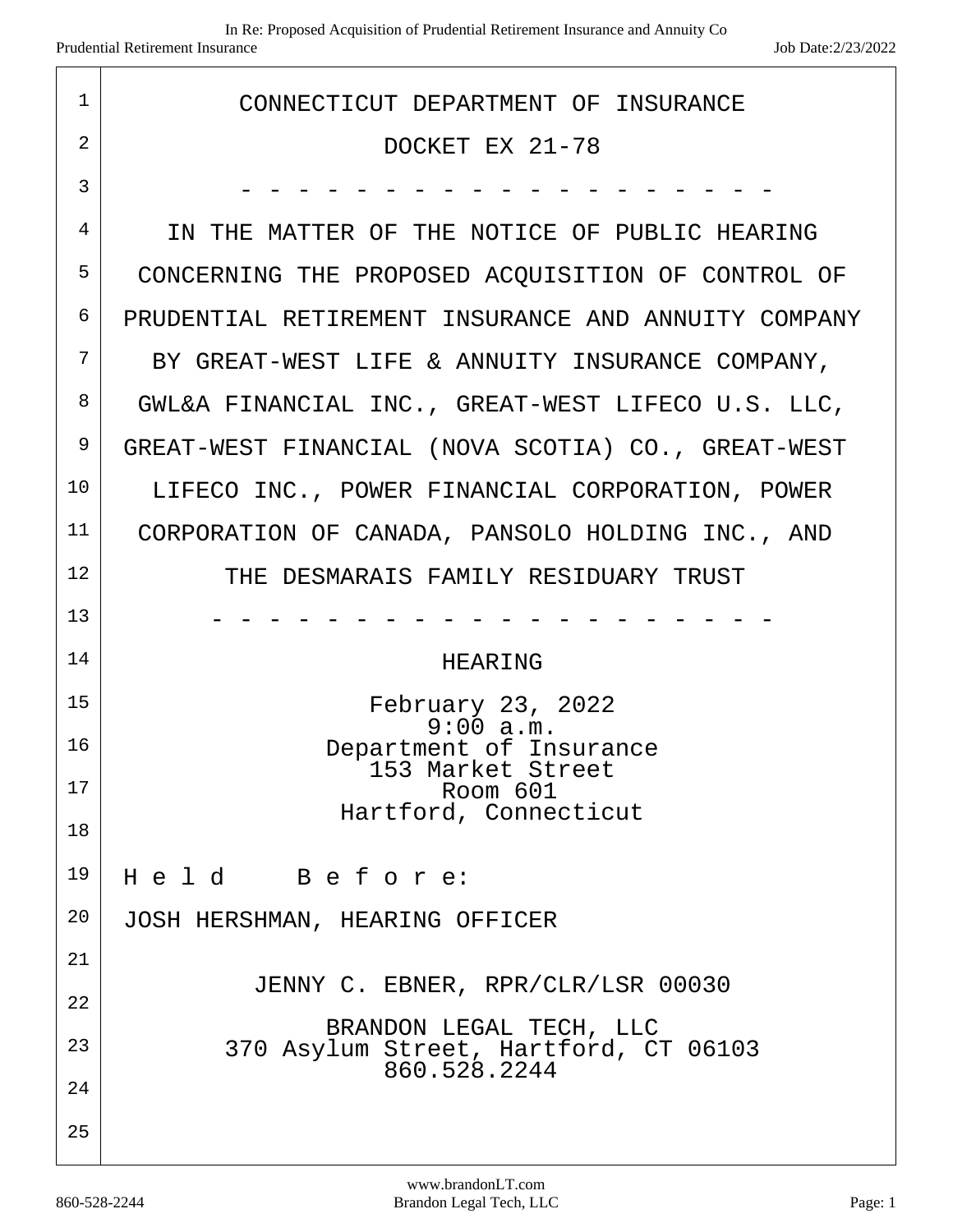| $\mathbf{1}$   | The following is the transcript of the              |
|----------------|-----------------------------------------------------|
| $\overline{2}$ | Hearing in the Matter of the Public Hearing         |
| 3              | Concerning THE PROPOSED ACQUISITION OF CONTROL OF   |
| $\overline{4}$ | PRUDENTIAL RETIREMENT INSURANCE AND ANNUITY COMPANY |
| 5              | BY GREAT-WEST LIFE & ANNUITY INSURANCE COMPANY,     |
| 6              | GWL&A FINANCIAL INC., GREAT-WEST LIFECO U.S. LLC,   |
| 7              | GREAT-WEST FINANCIAL (NOVA SCOTIA) CO., GREAT-WEST  |
| 8              | LIFECO INC., POWER FINANCIAL CORPORATION, POWER     |
| 9              | CORPORATION OF CANADA, PANSOLO HOLDING INC., AND    |
| 10             | THE DESMARAIS FAMILY RESIDUARY TRUST at which time  |
| 11             | participants appeared as hereinbefore set forth     |
| 12             |                                                     |
| 13             |                                                     |
| 14             |                                                     |
| 15             |                                                     |
| 16             |                                                     |
| 17             |                                                     |
| 18             |                                                     |
| 19             |                                                     |
| 20             |                                                     |
| 21             |                                                     |
| 22             |                                                     |
| 23             |                                                     |
| 24             |                                                     |
| 25             |                                                     |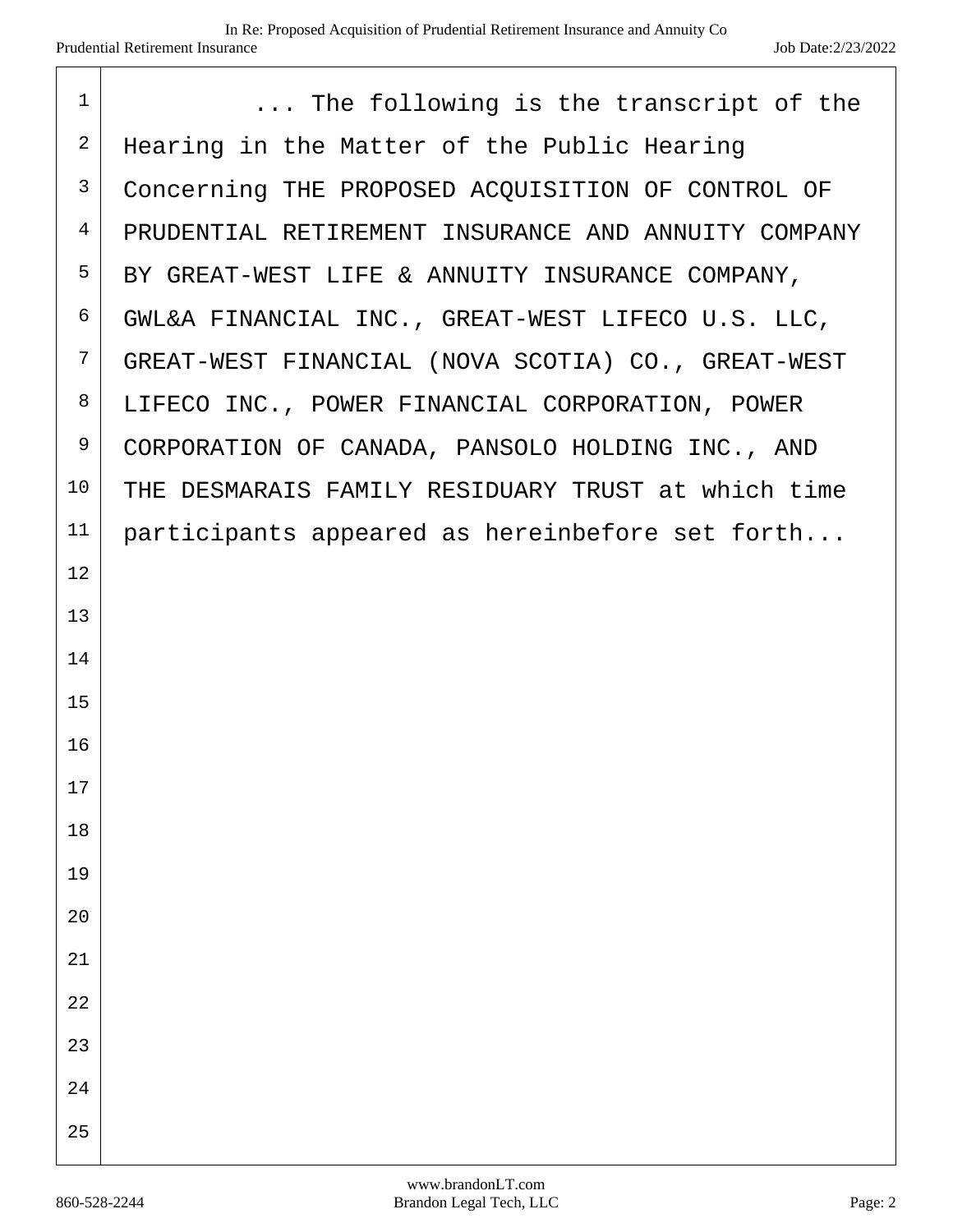| $\mathbf{1}$        | HEARING PARTICIPANTS                                                                                                    |
|---------------------|-------------------------------------------------------------------------------------------------------------------------|
| $\overline{2}$      | JOSH HERSHMAN, HEARING OFFICER, INSURANCE<br><b>DEPARTMENT</b>                                                          |
| $\overline{3}$<br>4 | JENNIFER DOWTY, COUNSEL, LEGAL DIVISION, INSURANCE<br><b>DEPARTMENT</b>                                                 |
| 5                   | KATHY BELFI, CPA, INSURANCE DEPARTMENT                                                                                  |
| 6                   | KENNETH CORONE, JR., INSURANCE DEPARTMENT                                                                               |
| 7                   |                                                                                                                         |
| 8                   | REPRESENTING THE APPLICANTS:                                                                                            |
| 9                   | ANDRA BOLOTIN, GREAT-WEST LIFE & ANNUITY INSURANCE<br>COMPANY, GWL&A FINANCIAL INC., AND GREAT-WEST<br>LIFECO U.S., LLC |
| 10                  | BROCKETT HUDSON, EMPOWER RETIREMENT                                                                                     |
| 11                  | ELIZABETH RETERSDORF, DAY PITNEY, LLP, FOR                                                                              |
| 12                  | APPLICANTS                                                                                                              |
| 13                  | EVERSHEDS SUTHERLAND (US) LLP, FOR APPLICANTS                                                                           |
| 14                  | GREAT-WEST LIFE FINANCIAL (NOVA SCOTIA) CO.                                                                             |
| 15                  | GREGORY D. TRETIAK, GREAT-WEST LIFE & ANNUITY                                                                           |
| 16                  | INSURANCE COMPANY, GREAT-WEST LIFECO, INC., POWER<br>FINANCIAL CORPORATION AND POWER CORPORATION OF<br>CANADA           |
| 17                  | GUY DESMARAIS, PANSOLO HOLDING INC.                                                                                     |
| 18                  |                                                                                                                         |
| 19                  | PAUL DESMARAIS, JR., GREAT-WEST LIFE & ANNUITY<br>INSURANCE COMPANY, GREAT-WEST LIFECO, INC., POWER                     |
| 20                  | FINANCIAL CORPORATION, POWER CORPORATION OF CANADA<br>AND THE DESMARAIS FAMILY RESIDUARY TRUST                          |
| 21                  | RICH LINTON, EMPOWER RETIREMENT                                                                                         |
| 22                  | ERNEST MCNEE, CORPORATION d'INVESTISSEMENTS SANPALO                                                                     |
| 23                  | BERT ADAMS, EVERSHEDS SUTHERLAND                                                                                        |
| 24                  | HARRY A. DALESSIO, PRUDENTIAL RETIREMENT INSURANCE<br>AND ANNUITY COMPANY                                               |
| 25                  |                                                                                                                         |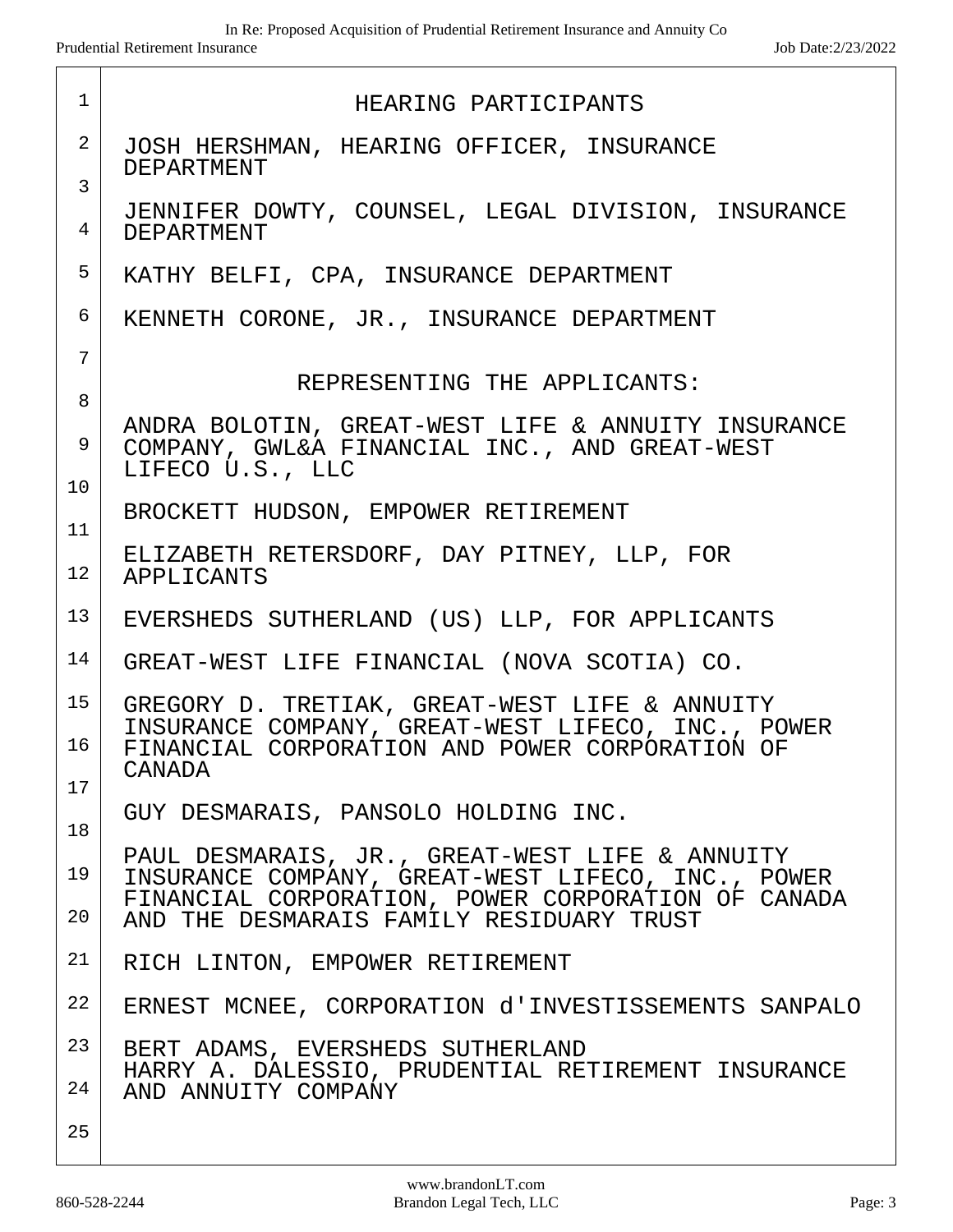| $1\,$          | INDEX<br>February 23, 2022                                      |
|----------------|-----------------------------------------------------------------|
| $\overline{2}$ |                                                                 |
| $\mathfrak{Z}$ | <b>EXAMINATION</b>                                              |
| $\overline{4}$ | Cross                                                           |
| 5              | By Ms. Dowty  19<br>By Mr. Cotrone, Jr.  29<br>By Ms. Belfi  32 |
| $\epsilon$     |                                                                 |
| $\overline{7}$ |                                                                 |
| 8              |                                                                 |
| $\overline{9}$ |                                                                 |
| 10             |                                                                 |
| 11             |                                                                 |
| 12             |                                                                 |
| 13             |                                                                 |
| 14             |                                                                 |
| 15             |                                                                 |
| 16             |                                                                 |
| $17\,$         |                                                                 |
| $18\,$         |                                                                 |
| 19             |                                                                 |
| $2\,0$         |                                                                 |
| $2\sqrt{1}$    |                                                                 |
| $2\sqrt{2}$    |                                                                 |
| 23             |                                                                 |
| $2\sqrt{4}$    |                                                                 |
| 25             |                                                                 |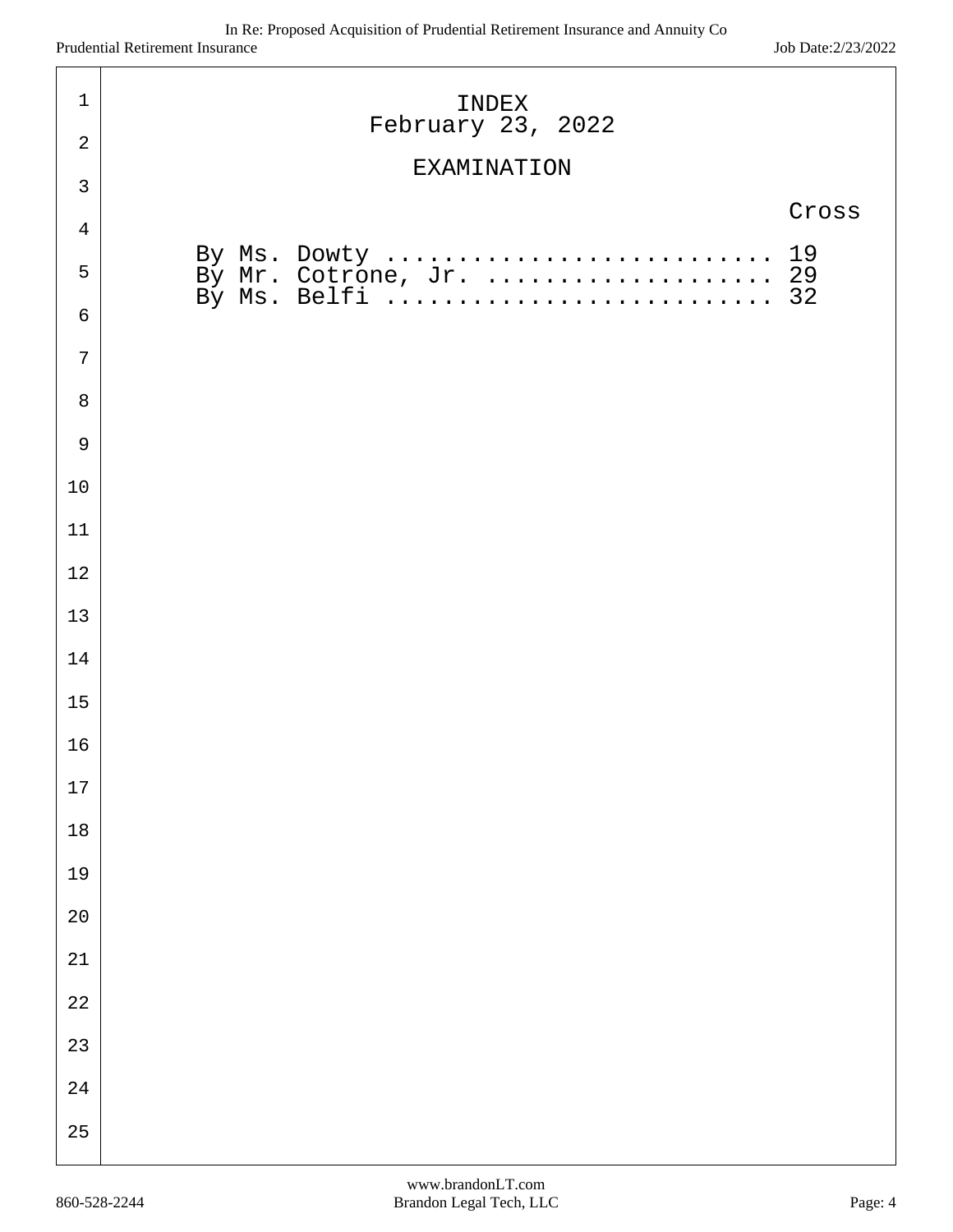| $\mathbf 1$ | HEARING OFFICER HERSHMAN:                  |
|-------------|--------------------------------------------|
| 2           | Thank you. Good morning everyone. I        |
| 3           | would like to call this public hearing to  |
| 4           | order and welcome you to this hearing      |
| 5           | before the Connecticut Insurance           |
| 6           | Department in sunny Hartford. It is a      |
| 7           | gorgeous day.                              |
| 8           | I am Josh Hershman, Deputy                 |
| 9           | Commissioner of the Connecticut Insurance  |
| 10          | Department. I have been appointed by       |
| 11          | Insurance Commissioner Andrew Mais to      |
| 12          | preside at today's public hearing which is |
| 13          | being held as part of the Department's     |
| 14          | Docket Number EX 21-78 in a hybrid format  |
| 15          | with individuals appearing both in person  |
| 16          | at the Connecticut Insurance Department    |
| 17          | and remotely via video and teleconference. |
| 18          | This hearing, which will be conducted      |
| 19          | in accordance with the Insurance           |
| 20          | Department's Rules of Practice and         |
| 21          | Connecticut's Uniform Administrative       |
| 22          | Procedure Act, has been called and is      |
| 23          | being held today pursuant to section       |
| 24          | 38a-132 of the Connecticut General         |
| 25          | Statutes.                                  |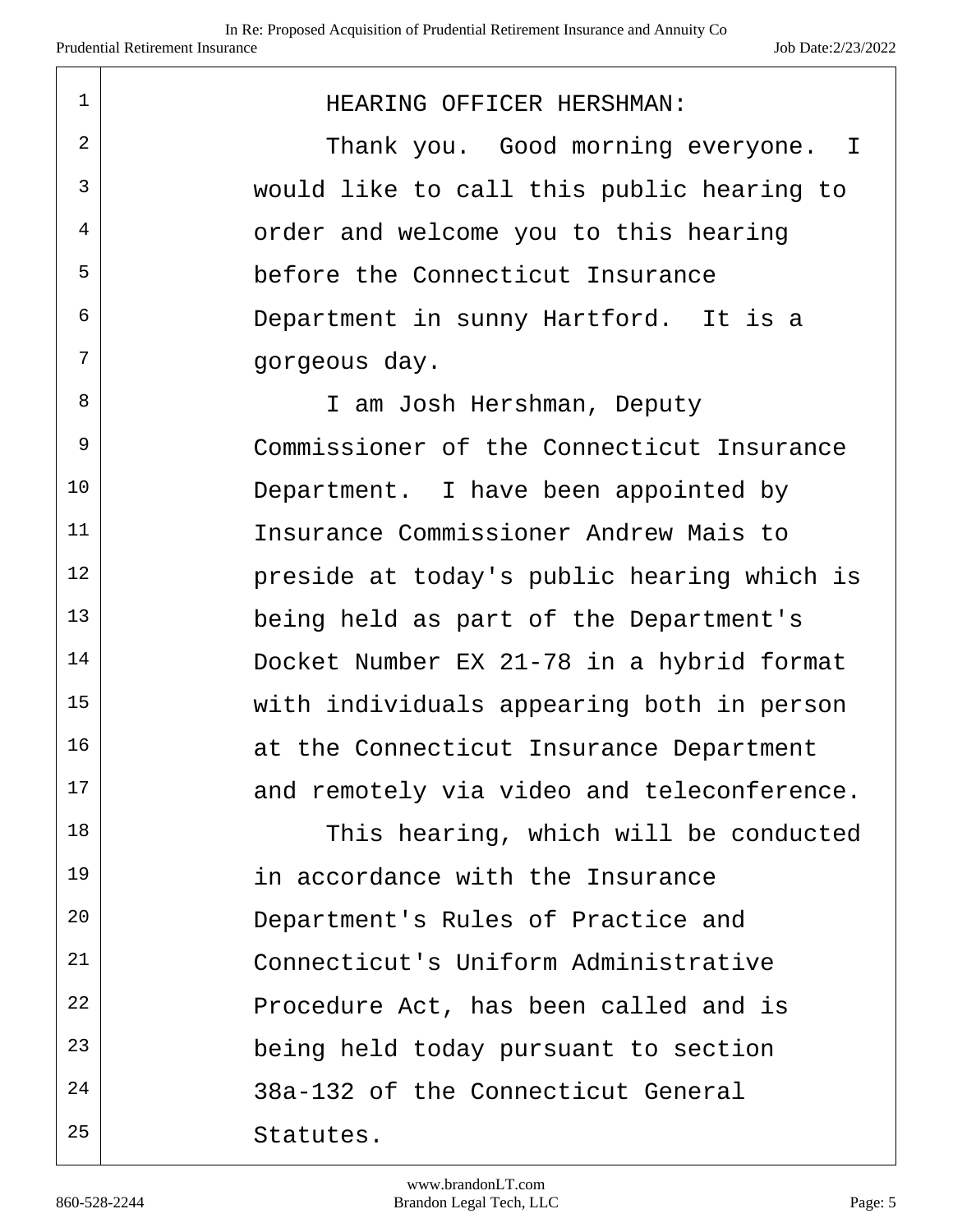| $\mathbf{1}$ | That statute is part of the                |
|--------------|--------------------------------------------|
| 2            | Connecticut Insurance Holding Company Act, |
| $\mathbf{3}$ | which consists of section 38a-129 through  |
| 4            | 38a-140, of the Public Connecticut General |
| 5            | Statutes.                                  |
| 6            | The Insurance Holding Company              |
| 7            | provides the statutory authority under     |
| 8            | which the Insurance Commissioner is        |
| 9            | empowered to review the acquisition of     |
| 10           | control over the management of Connecticut |
| 11           | domestic insurance companies in order to   |
| 12           | safequard the financial security of such   |
| 13           | companies for the protection of the        |
| 14           | policyholders.                             |
| $\sim$       | $\sim$ $\sim$ $\sim$ $\sim$ $\sim$ $\sim$  |

15 | The this proceeding the subject of 16 regulatory review is a Form A application 17 dated August 17, 2021 as amended and 18 Testated on January 27, 2022. During this 19 hearing I'll refer to the Application as 20 amended as the Form A.

21 | Great-West Life & Annuity Insurance 22 Company, GWL&A Financial Inc., Great-West 23 | Lifeco U.S. LLC, Great-West Financial 24 (Nova Scotia) Co., Great-West Lifeco Inc., 25 | Power Financial Corporation, Power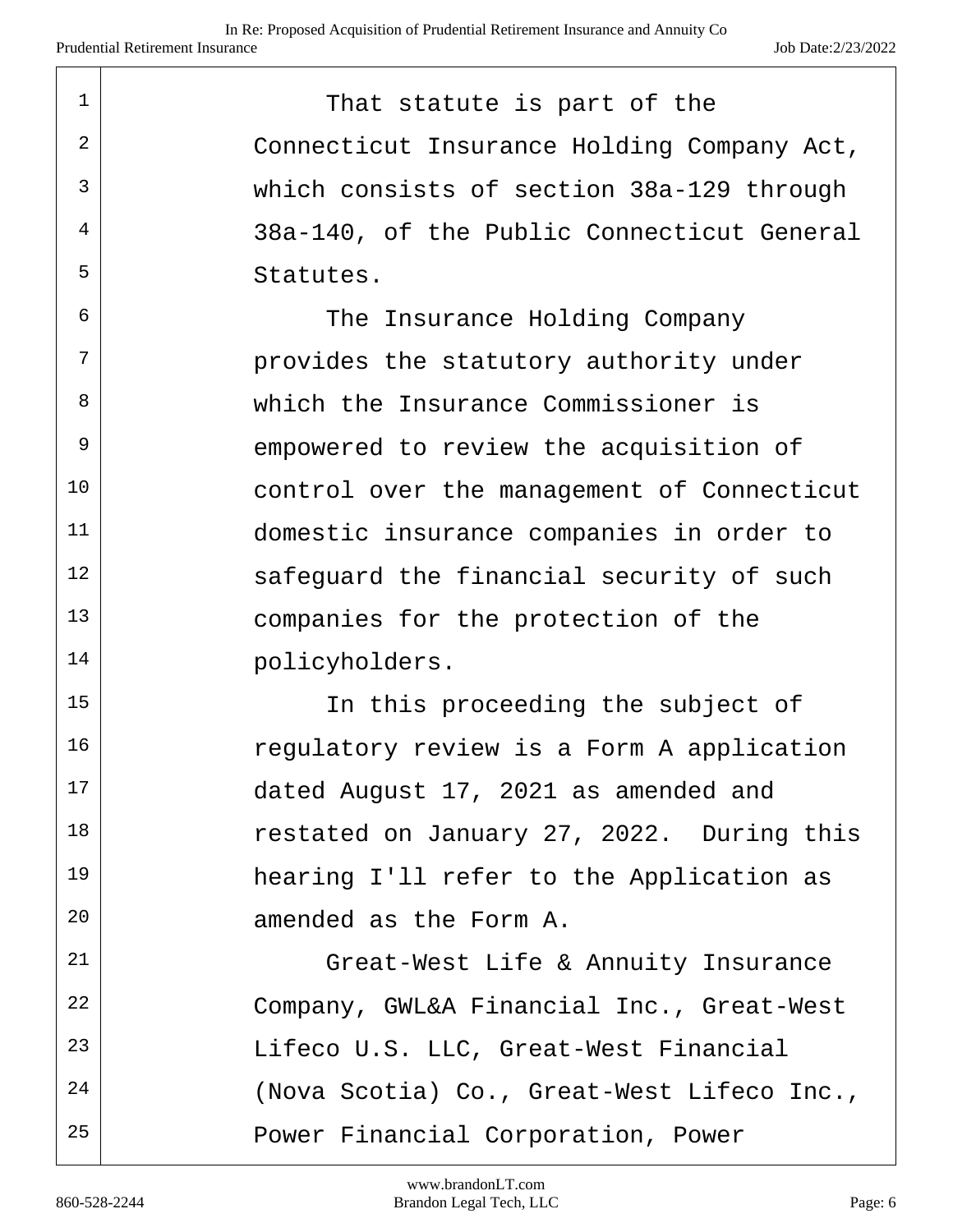| $\mathbf 1$ | Corporation of Canada, Pansolo Holding              |
|-------------|-----------------------------------------------------|
| 2           | Inc., and the Desmarais Family Residuary            |
| 3           | Trust are the named applicants in the Form          |
| 4           | A, and I may refer to them collectively             |
| 5           | during the hearing as the Applicants.               |
| 6           | The Form A was filed pursuant to                    |
| 7           | Section 38a-130 of the Connecticut General          |
| 8           | Statutes and requests the Insurance                 |
| 9           | Commissioner's approval of the Applicants'          |
| 10          | proposed acquisition of control of the              |
| 11          | Connecticut-domiciled life, accident and            |
| 12          | health insurance company, Prudential                |
| 13          | Retirement Insurance and Annuity Company,           |
| 14          | which I may refer to in this hearing as             |
| 15          | the Domestic Insurer or Prudential.                 |
| 16          | The Proposed Acquisition would be,                  |
| 17          | the proposed acquisition would be effected          |
| 18          | pursuant to the terms of the Master                 |
| 19          | Transaction Agreement dated as of July 20,          |
| 20          | 2021.                                               |
| 21          | (Voices in background.)                             |
| 22          | Turn that on mute. Thanks.                          |
| 23          | Under section 38a-132 of the General                |
| 24          | Statutes, the Insurance Commissioner must approve   |
| 25          | the Proposed Acquisition of control of the Domestic |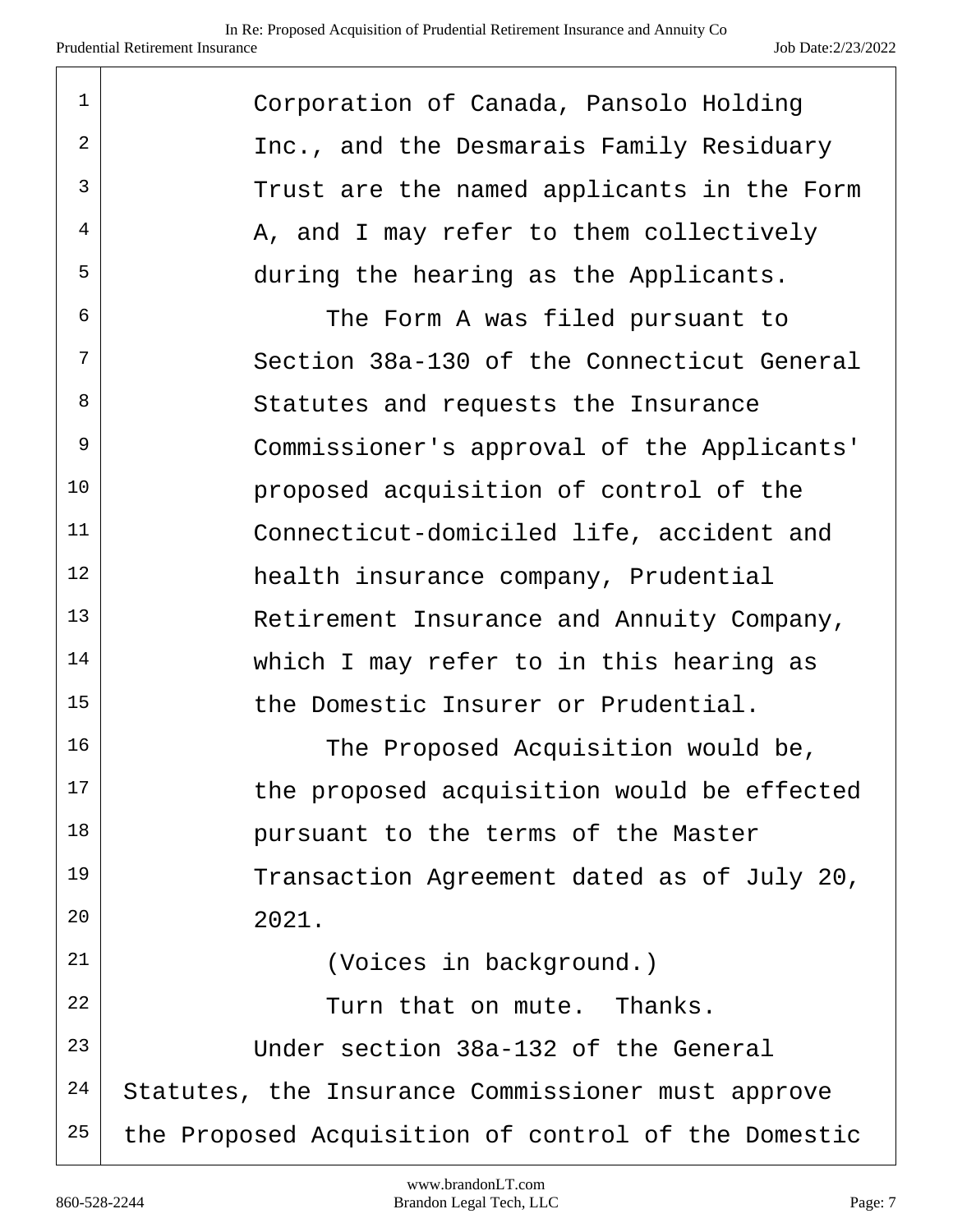| $\mathbf 1$ | Insurer unless, after the public hearing, the |
|-------------|-----------------------------------------------|
| 2           | Commissioner finds one of the following.      |
| 3           | One: That after the change of                 |
| 4           | control, the domestic insurance company       |
| 5           | would not be able to satisfy the              |
| 6           | requirements for the issuance of a license    |
| 7           | to write the lines of business for which      |
| 8           | it is presently licensed.                     |
| 9           | Two: That the effect of the merger            |
| 10          | or other acquisition of control would be      |
| 11          | to substantially lessen the competition of    |
| 12          | insurance in this state to attempt to         |
| 13          | create a monopoly herein.                     |
| 14          | Three: That the financial condition           |
| 15          | of any acquiring party is such as might       |
| 16          | jeopardize the financial stability of the     |
| 17          | insurance company or prejudice the            |
| 18          | interests of its policyholders.               |
| 19          | Four: That the plans or proposals of          |
| 20          | the acquiring party to liquidate the          |
| 21          | insurance company or sell such insurance      |
| 22          | company's assets or to consolidate or         |
| 23          | merge such insurance company with any         |
| 24          | person or to make any other material          |
| 25          | change in its business or corporate           |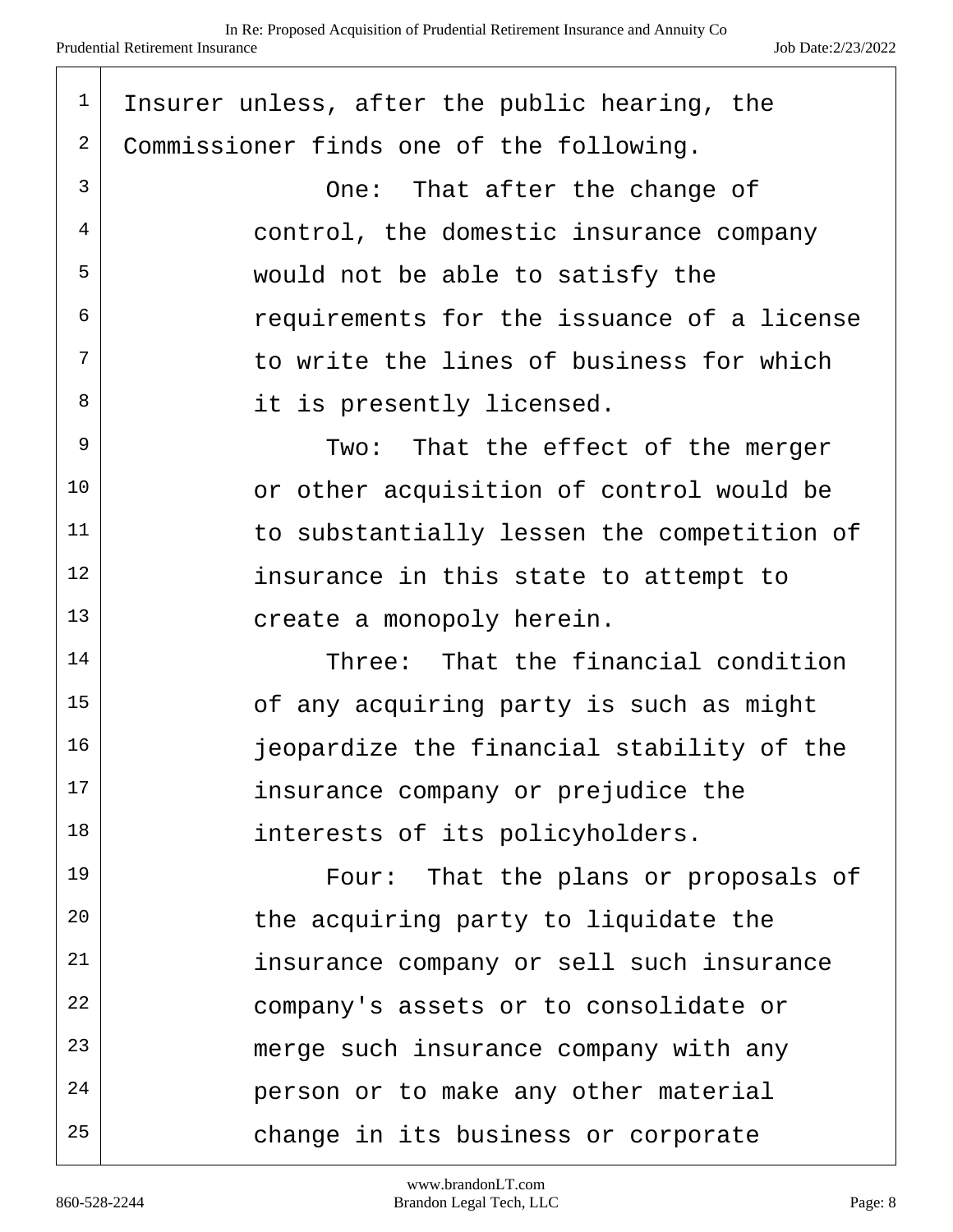1 structure or management are unfair and <sup>2</sup> unreasonable to policyholders of the  $3$  insurance company and not in the public 4 interest.

 $5$  Five: That the competence,  $6$  experience and integrity of those persons  $7$  who would control the operation of the 8 insurance company are such that it would  $9$  not be in the interest of the company's 10 policyholders and of the public to permit 11 the merger or other acquisition or 12 control.

13 Or six: That the acquisition is 14 | likely to be hazardous or prejudicial to 15 those buying insurance.

16 | The addition, section 38a-8 of the 17 Connecticut General Statutes provides that 18 the Insurance Commissioner has all the 19 powers specifically granted, and all the 20 **powers** that are reasonably necessary to 21 protect the public interest in accordance 22 with the duties imposed by the Connecticut 23 insurance statutes.

24 | Following the opening of this docket  $25$  and commencement of this proceeding with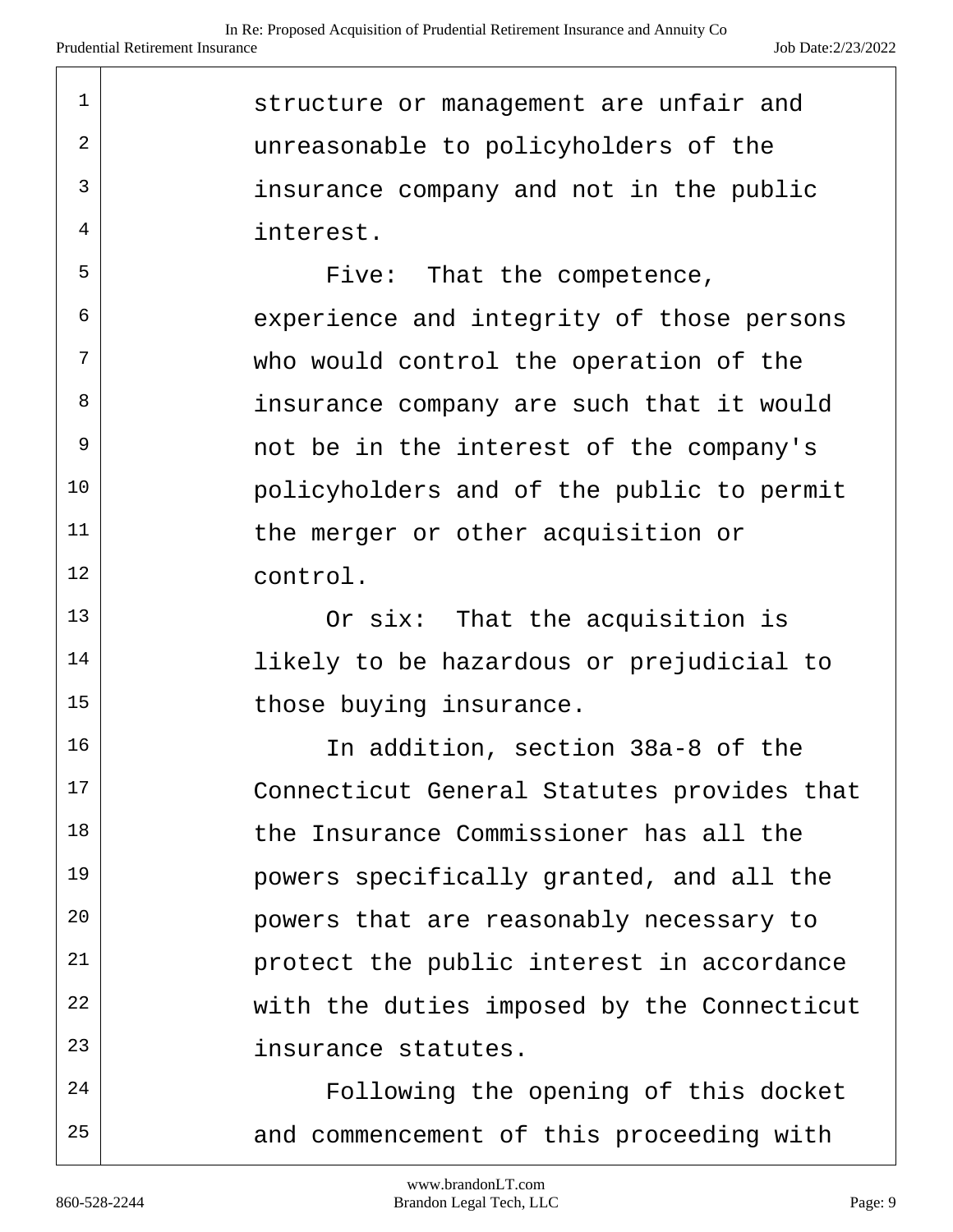| 1              | the initial filing of the Form A on August |
|----------------|--------------------------------------------|
| $\overline{2}$ | 17, 2021, the staff of the Insurance       |
| 3              | Department advised Applicants that         |
| 4              | additional information was needed in order |
| 5              | for the Form A to be found substantially   |
| 6              | complete.                                  |
| 7              | On January 27, 2022 the Applicants         |
| 8              | filed an Amended and Restated Form A       |
| 9              | Application with additional exhibits and   |
| 10             | supplements that addressed matters         |
| 11             | contained in the Department's letter.      |
| 12             | On February 3, 2022 the Insurance          |
| 13             | Commissioner Andrew Mais ordered that a    |
| 14             | public hearing be held on February 23,     |
| 15             | 2022 to consider the granting of the       |
| 16             | approval of the proposed acquisition.      |
| 17             | In compliance with section 38a-132 of      |
| 18             | the Connecticut General Statutes, a copy   |
| 19             | of the notice for such public hearing was  |
| 20             | published in the Hartford Courant once a   |
| 21             | week for two consecutive weeks, and the    |
| 22             | notice of public hearing was uploaded to   |
| 23             | the Connecticut State Agency's Public      |
| 24             | Meeting Calendar.                          |
| 25             | Notice of the public hearing was also      |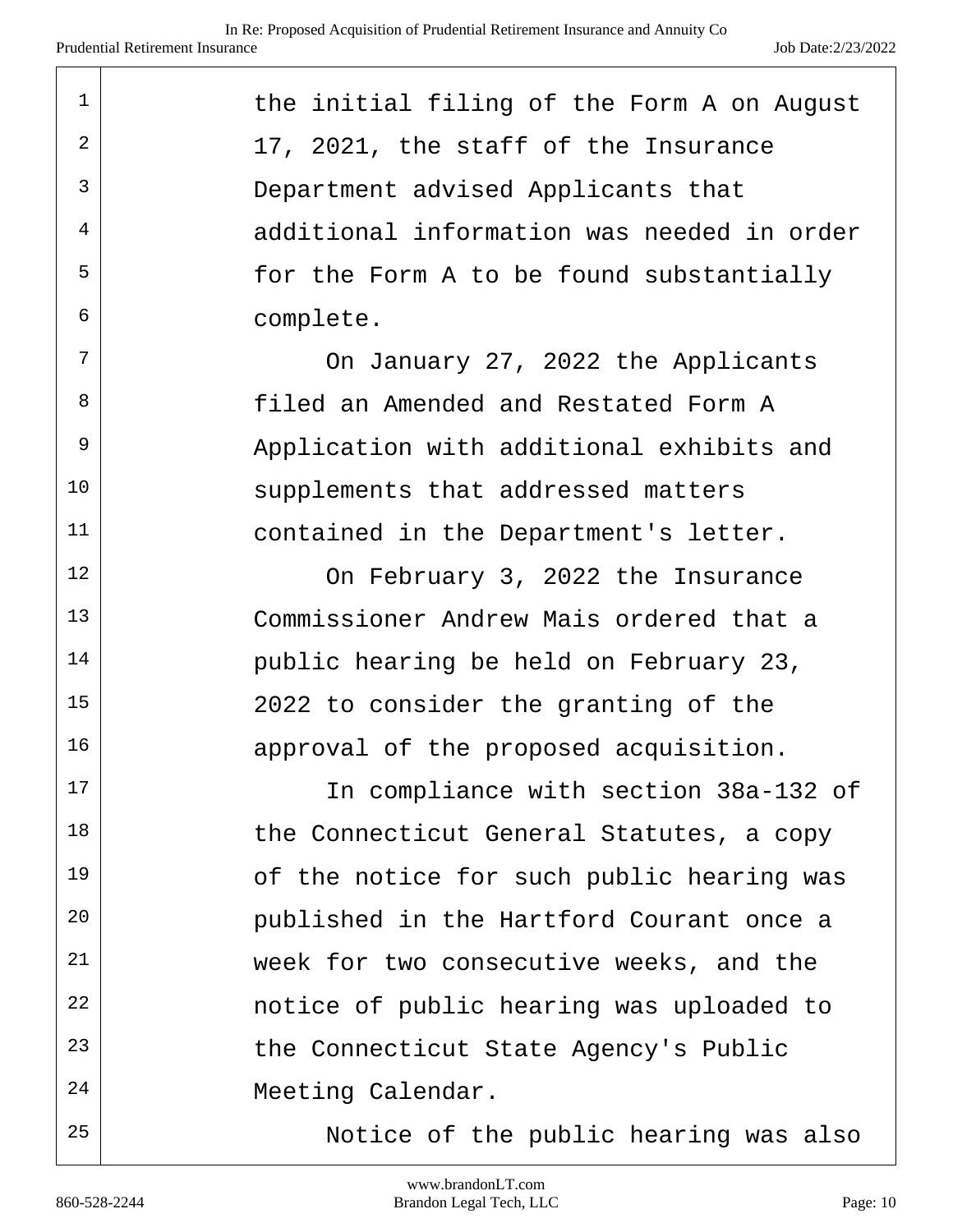| $\mathbf{1}$ | posted on the Insurance Department's       |
|--------------|--------------------------------------------|
| 2            | website.                                   |
| 3            | The notice indicated that the entire       |
| 4            | official record of this proceeding was     |
| 5            | available for public inspection at the     |
| 6            | Insurance Department, and that the         |
| 7            | Department was Accepting written           |
| 8            | statements concerning the proposed         |
| 9            | acquisition of control of the Domestic     |
| 10           | Insurer.                                   |
| 11           | In this regard I'll note that the          |
| 12           | Department did not receive any             |
| 13           | correspondence from the public.            |
| 14           | In accordance with the Insurance           |
| 15           | Department Rules of Practice, the          |
| 16           | Applicants and the Domestic Insurer are    |
| 17           | designated as parties to this proceeding.  |
| 18           | At this point I would like to ask          |
| 19           | counsel who have filed appearances in this |
| 20           | proceeding to introduce themselves and     |
| 21           | identify on whose behalf they are          |
| 22           | appearing and later you can identify your  |
| 23           | witnesses.                                 |
| 24           | Go ahead.                                  |
| 25           | MS. RETERSDORF: Elizabeth Retersdorf       |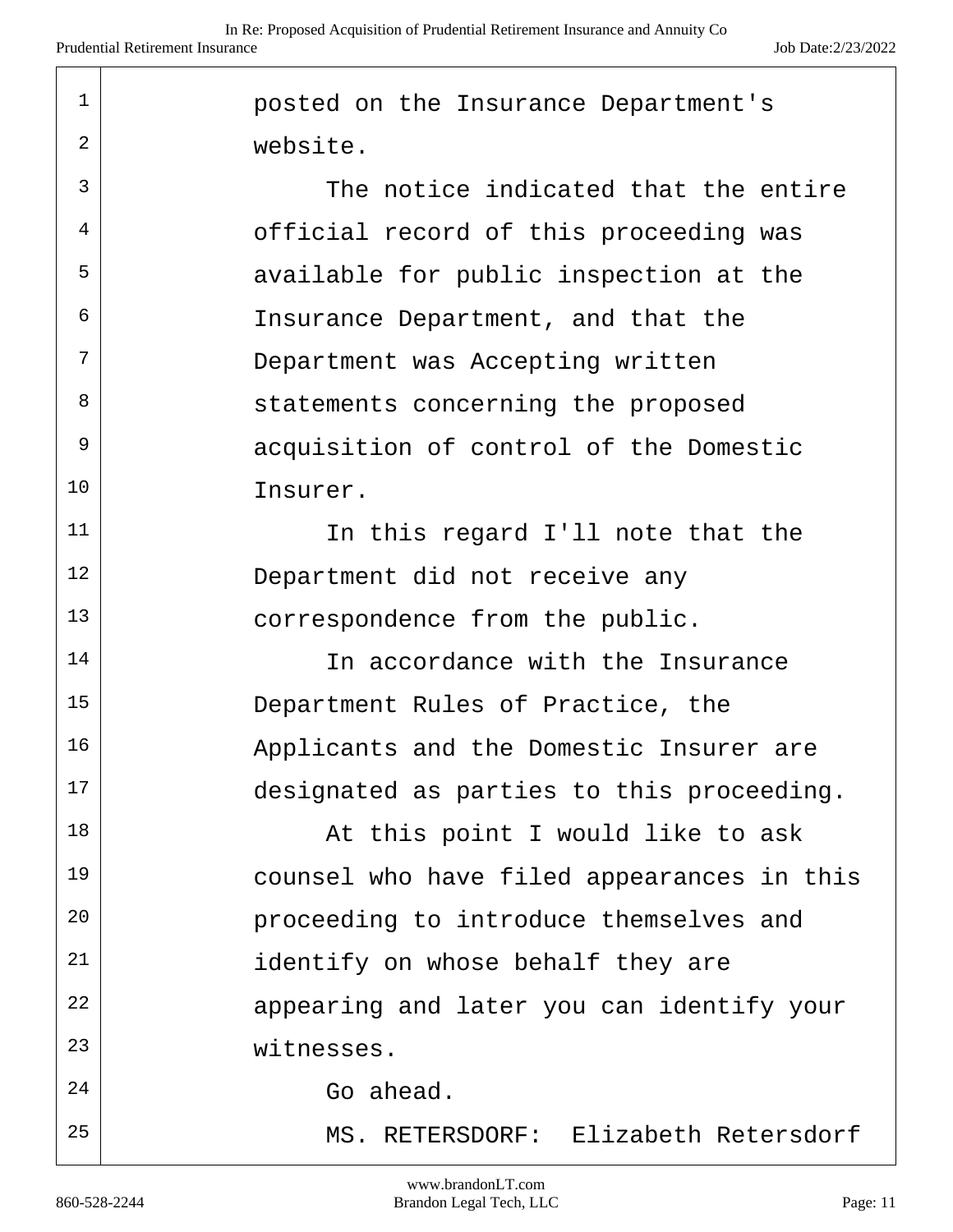| $\mathbf 1$ | from Day Pitney. I am here with Sean       |
|-------------|--------------------------------------------|
| 2           | Diamond and Bert Adams from Eversheds      |
| 3           | Sutherland to represent the Applicants.    |
| 4           | HEARING OFFICER HERSHMAN: No one           |
| 5           | else appears? That's wonderful. Thank      |
| 6           | you.                                       |
| 7           | Though not designated as parties to        |
| 8           | this proceeding, the members of the        |
| 9           | Connecticut Insurance Department staff     |
| 10          | will have the right to ask questions of    |
| 11          | the witnesses at this hearing.             |
| 12          | Joining me today from the Department       |
| 13          | staff are Kathy Belfi, Director of the     |
| 14          | Financial Regulation Division; Kenneth     |
| 15          | Cotrone, Insurance Certified Supervising   |
| 16          | Examiner; and Jennifer Dowty, Counsel to   |
| 17          | the Insurance Department.                  |
| 18          | Attorney Dowty, has the Insurance          |
| 19          | Department received any application or     |
| 20          | petition from anyone requesting to be made |
| 21          | a party or to otherwise intervene in this  |
| 22          | matter?                                    |
| 23          | MS. DOWTY: No.                             |
| 24          | HEARING OFFICER HERSHMAN: In               |
| 25          | accordance with the Insurance Department's |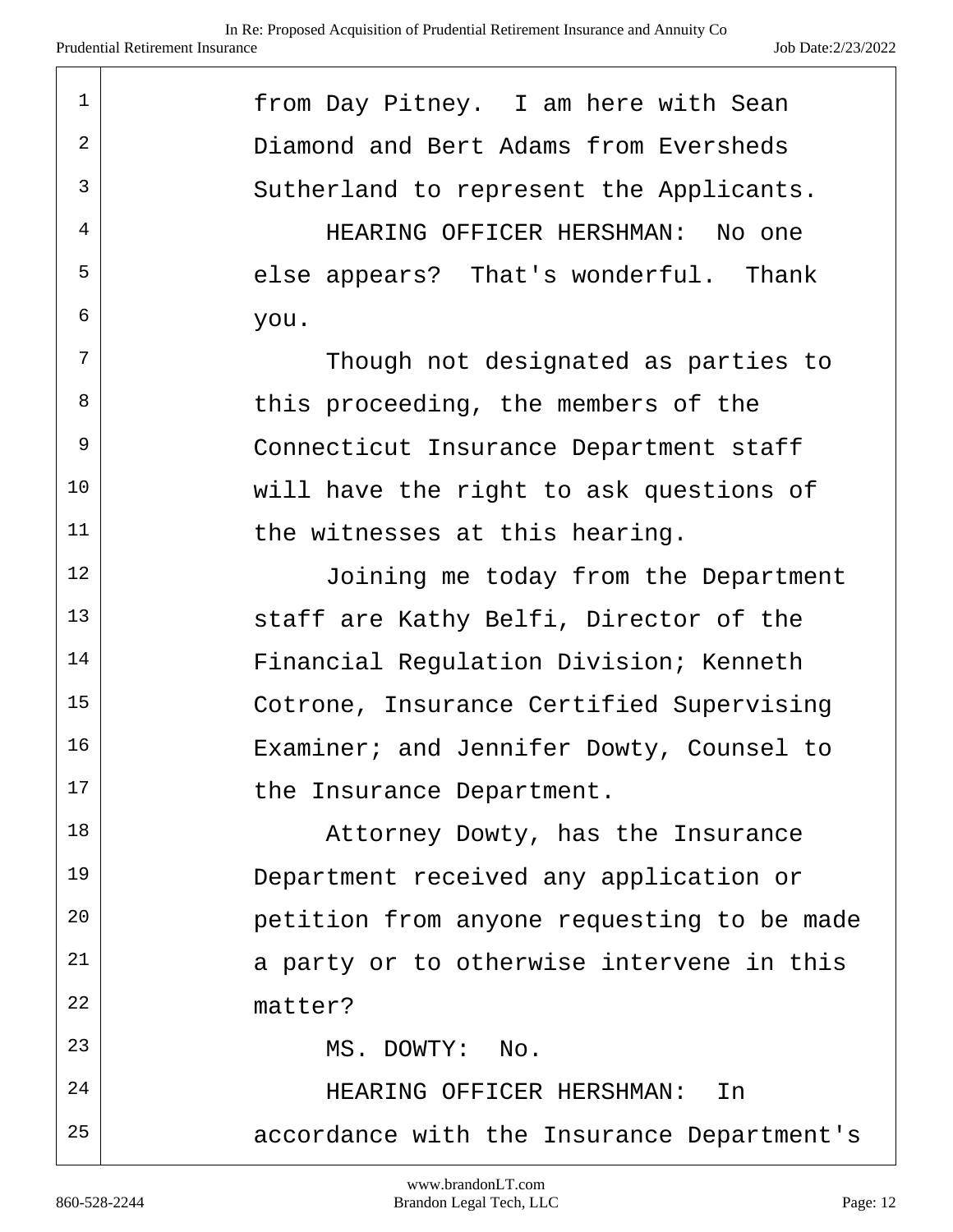| $\mathbf 1$    | Rules of Practice, specifically section    |
|----------------|--------------------------------------------|
| $\overline{2}$ | 38a-8-52 of the regulations of Connecticut |
| 3              | State Agencies, all written testimony      |
| 4              | filed shall be received in evidence with   |
| 5              | the same force and effect as though such   |
| 6              | testimony has been given orally by the     |
| 7              | witness, provided that each such witness   |
| 8              | is actually present at this hearing and    |
| 9              | adopts the written testimony under oath,   |
| 10             | and makes himself or herself available for |
| 11             | cross-examination, as I may direct as the  |
| 12             | presiding officer.                         |
| 13             | Also, prior to its admission into the      |
| 14             | record, any written testimony is subject   |
| 15             | to objections by any party.                |
| 16             | At this point I would like to enter        |
| 17             | into the record a stipulated list of       |
| 18             | exhibits. This list identifies 18          |
| 19             | documents which have been stipulated to as |
| 20             | full exhibits by the parties to this       |
| 21             | proceeding.                                |
| 22             | These exhibits include the Form A          |
| 23             | itself, as well as exhibits thereto, all   |
| 24             | copies of communications between the       |
| 25             | Department and the Applicants, which       |

 $\top$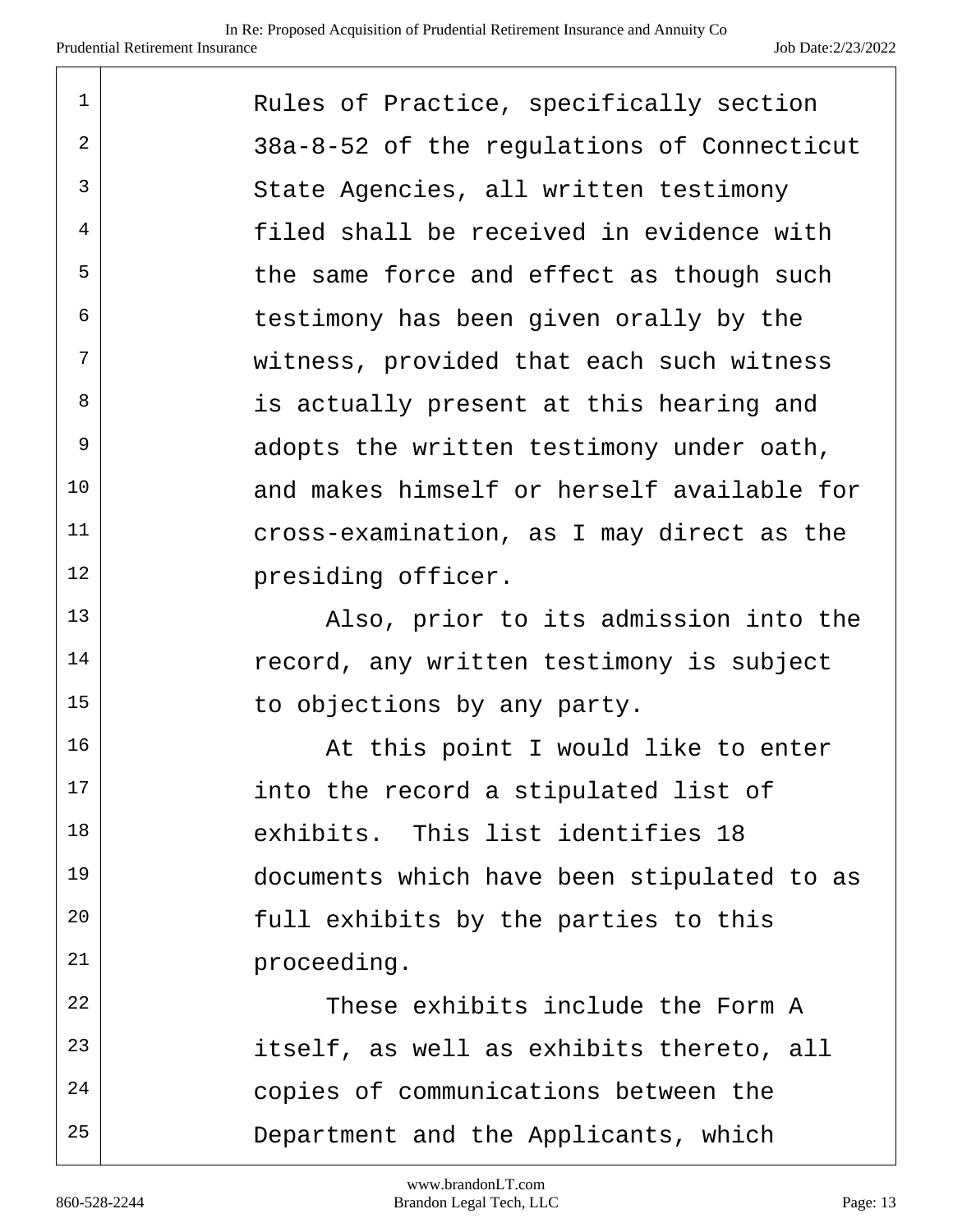| 1  | includes requests for additional           |
|----|--------------------------------------------|
| 2  | information and all of the responses       |
| 3  | provided to the Department and the written |
| 4  | testimony submitted by the Applicants and  |
| 5  | Domestic Insurer. A copy of the exhibit    |
| 6  | list will be available on the Insurance    |
| 7  | Department's website.                      |
| 8  | In a moment Attorney Retersdorf will       |
| 9  | have the opportunity to make a brief       |
| 10 | opening statement on behalf of the         |
| 11 | Applicants and may introduce additional    |
| 12 | testimony, if any.                         |
| 13 | After, the Domestic Insurer will be        |
| 14 | given an opportunity to do the same.       |
| 15 | At the conclusion of the party's           |
| 16 | presentations, the Insurance Department    |
| 17 | staff will be given an opportunity to      |
| 18 | cross-examine the witnesses for the        |
| 19 | Applicants and the Domestic Insurer.       |
| 20 | Finally, the Applicants and Domestic       |
| 21 | Insurer will have an opportunity to make   |
| 22 | closing statements, if they wish.          |
| 23 | At that point members of the public        |
| 24 | will have an opportunity to comment on the |
| 25 | application.                               |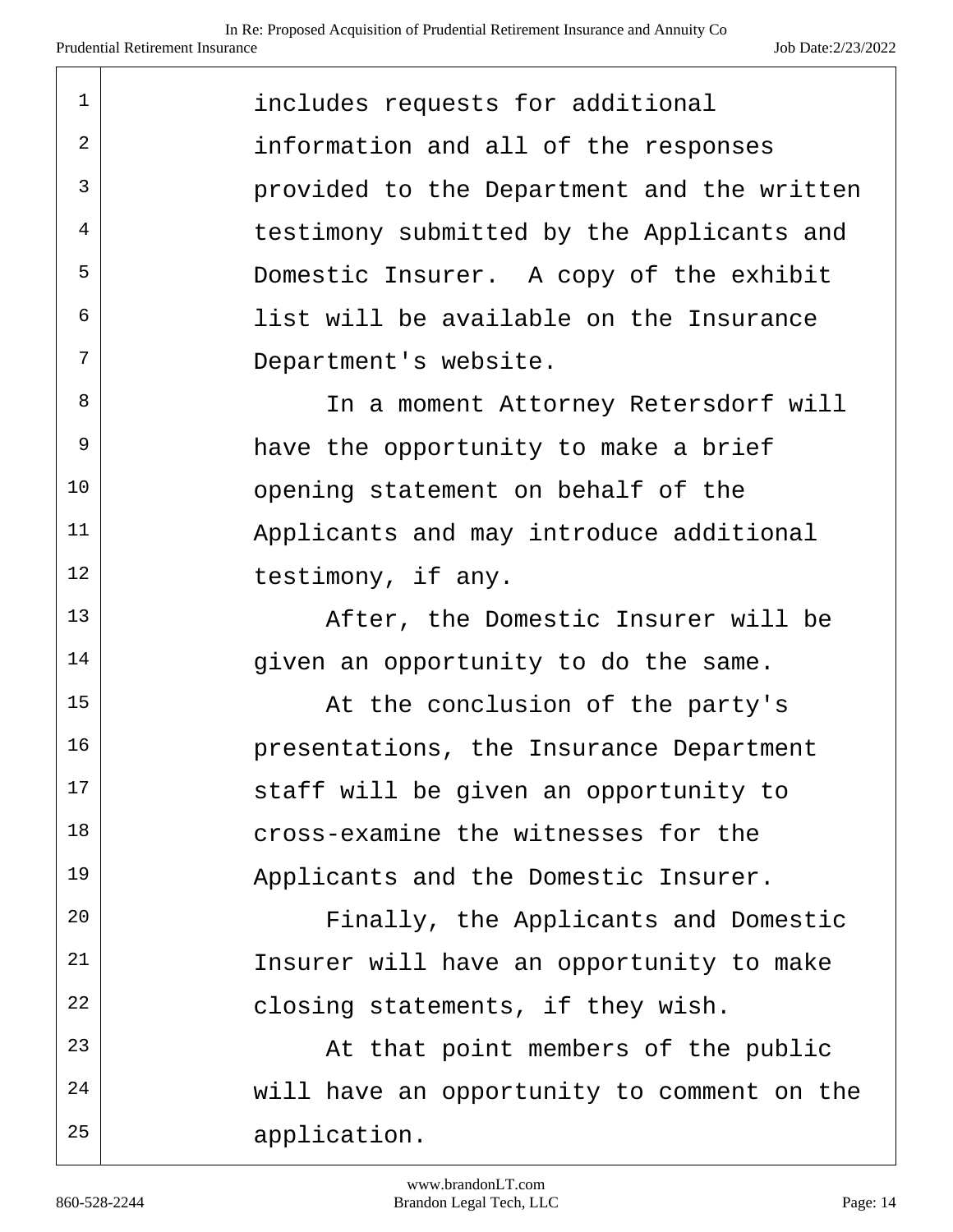| 1              | With respect to the public comment         |
|----------------|--------------------------------------------|
| $\overline{2}$ | portion of this hearing, a teleconference  |
| 3              | line was made available for members of the |
| 4              | public to listen to today's hearing and    |
| 5              | for persons interested to present comments |
| 6              | to me.                                     |
| 7              | After completing the public comment        |
| 8              | portion of the hearing, I will ask the     |
| 9              | representatives of the Applicants and the  |
| 10             | Domestic Insurer if they wish to respond   |
| 11             | generally or specifically to any public    |
| 12             | comments presented and/or offer any        |
| 13             | concluding remarks in support of the Form  |
| 14             | A application before me.                   |
| 15             | The Department staff will then have        |
| 16             | an opportunity to ask any further          |
| 17             | questions.                                 |
| 18             | With that I ask Attorney Retersdorf        |
| 19             | and Domestic Insurer to please identify    |
| 20             | those witnesses who are present and        |
| 21             | available to testify, and we will have     |
| 22             | those individuals sworn in.                |
| 23             | MS. RETERSDORF: Thank you. I would         |
| 24             | just like to take a moment to thank the    |
| 25             | Department today for the review of this    |

 $\top$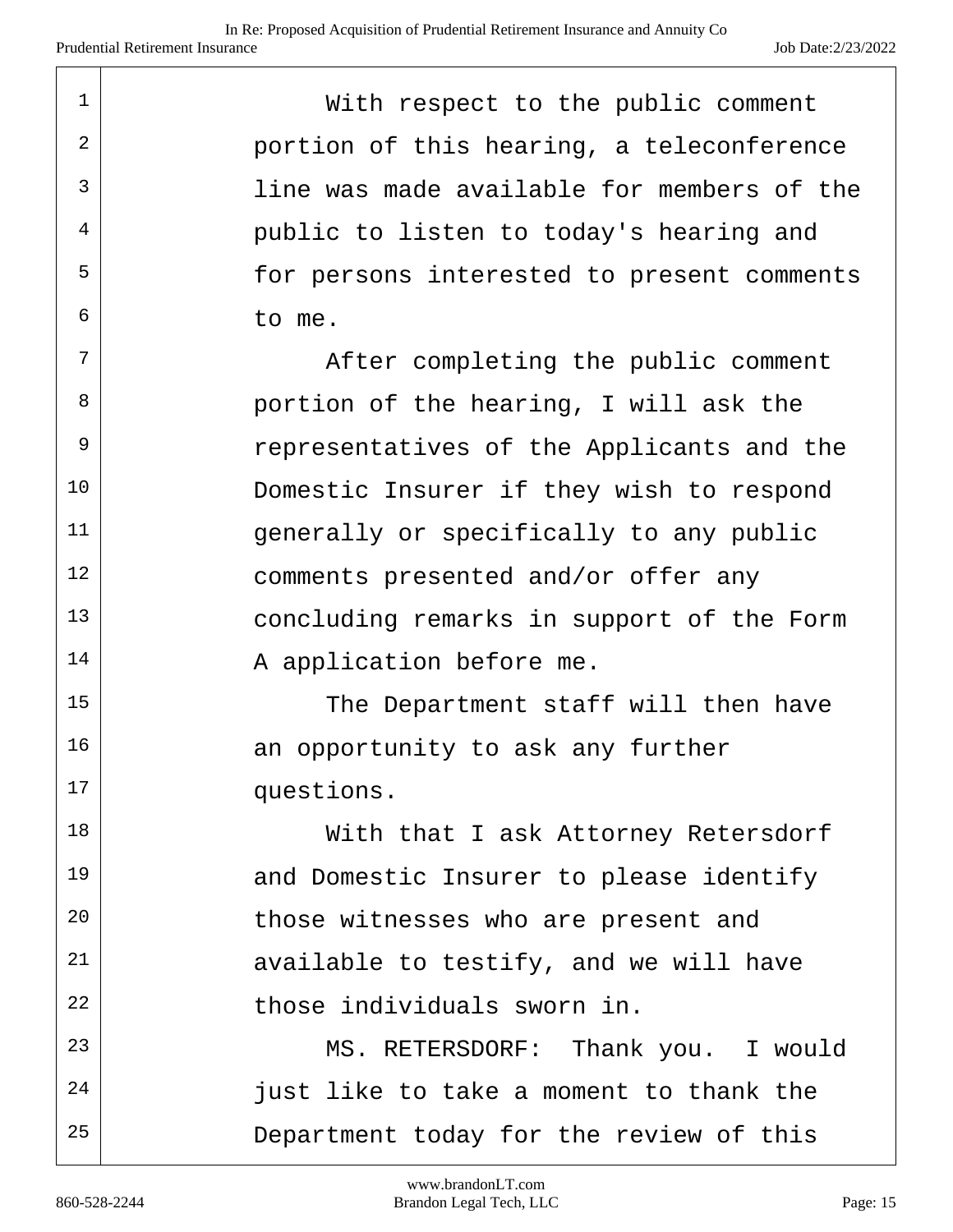| $\mathbf{1}$ | application, specifically Ms. Belfi, Mr.  |
|--------------|-------------------------------------------|
| 2            | Cotrone and Ms. Dowty, for their thorough |
| 3            | and diligent review and to introduce the  |
| 4            | people here today.                        |
| 5            | Please bear with me. The list is not      |
| 6            | short. We have in person Andra Bolotin.   |
| 7            | She is Executive Vice President and Chief |
| 8            | Financial Officer of Great-West Life &    |
| 9            | Annuity Insurance Company, GWL&A          |
| 10           | Financial, Inc., and Great-West Lifeco    |
| 11           | West, LLC.                                |
| 12           | Brockett Hudson, Associate General        |
| 13           | Counsel, Corporate and Investments at     |
| 14           | Empower Retirement.                       |
| 15           | And I will be moving to the virtual       |
| 16           | attendees now. We have Garry McNicholas,  |
| 17           | Director of Great-West Financial (Nova    |
| 18           | Scotia) Co. and Executive Vice President  |
| 19           | and Chief Financial Officer of Great-West |
| 20           | Lifeco, Inc.                              |
| 21           | Gregory Tretiak, Director of              |
| 22           | Great-West Life & Annuity Insurance       |
| 23           | Company and Great-West Lifeco, Inc., and  |
| 24           | Executive Vice President and Chief        |
| 25           | Financial Officer of Power Financial      |

I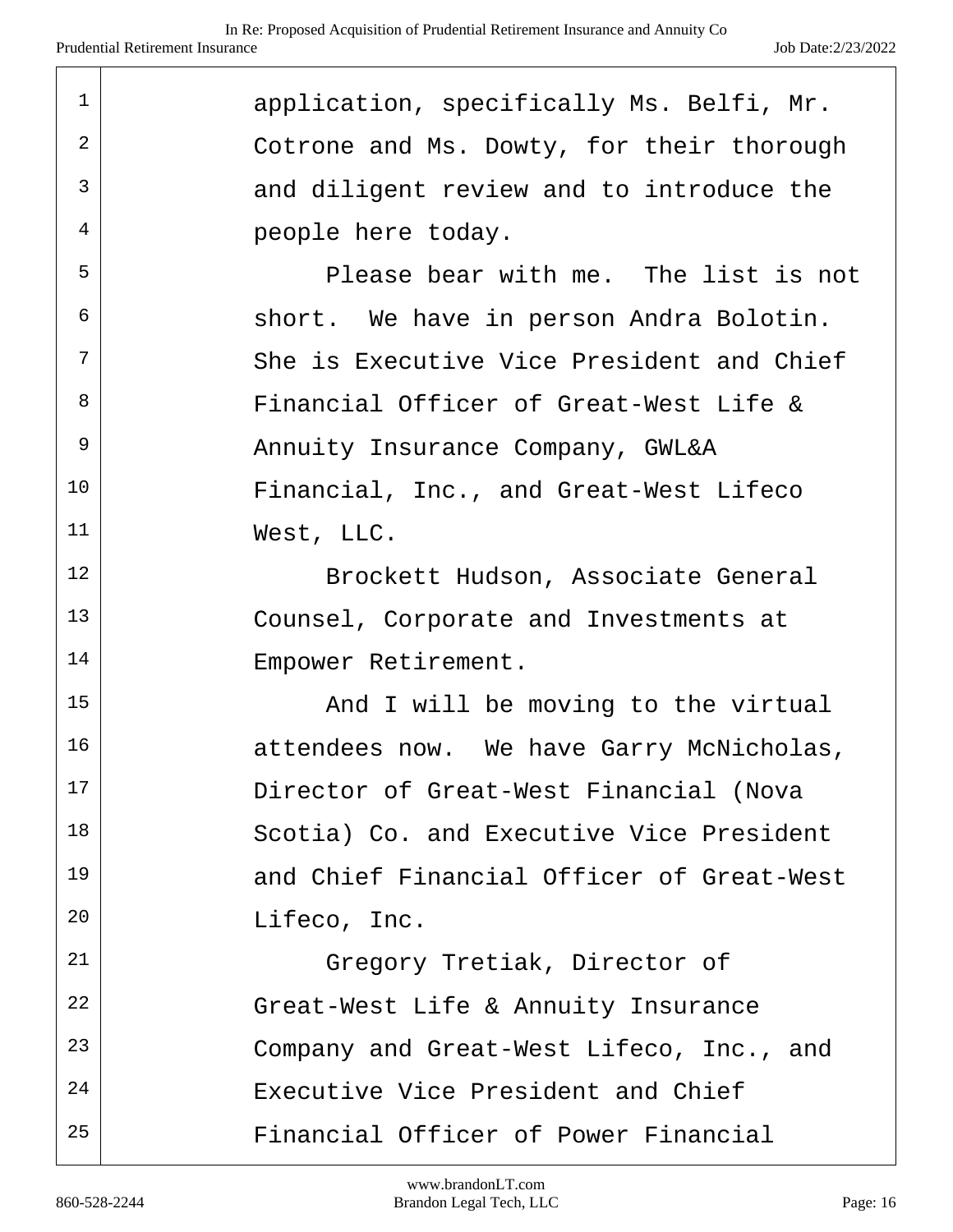| 1  | Corporation and Power Corporation of      |
|----|-------------------------------------------|
| 2  | Canada.                                   |
| 3  | Guy Desmarais, Director and President     |
| 4  | of Pansolo Holding, Inc.; Paul Desmarais, |
| 5  | Jr., Director of Great-West Life and      |
| 6  | Annuity Insurance Company, Great-West     |
| 7  | Lifeco, Inc., Power Financial Corporation |
| 8  | and Power Corporation of Canada, and      |
| 9  | Trustee of the Desmarais Family Residuary |
| 10 | Trust.                                    |
| 11 | Rich Linton, President and Chief          |
| 12 | Operating Officer at Empower, and Ernest  |
| 13 | McNee, CEO of Sanpalo.                    |
| 14 | We also have a representative of the      |
| 15 | Domestic Insurer here today, Harry        |
| 16 | Dalessio. He is Director and Senior Vice  |
| 17 | President of the Domestic Insurer.        |
| 18 | I think I got everybody. Let me know      |
| 19 | if I didn't.                              |
| 20 | HEARING OFFICER HERSHMAN: Would the       |
| 21 | court reporter please swear in the        |
| 22 | witnesses.                                |
| 23 |                                           |
| 24 |                                           |
| 25 |                                           |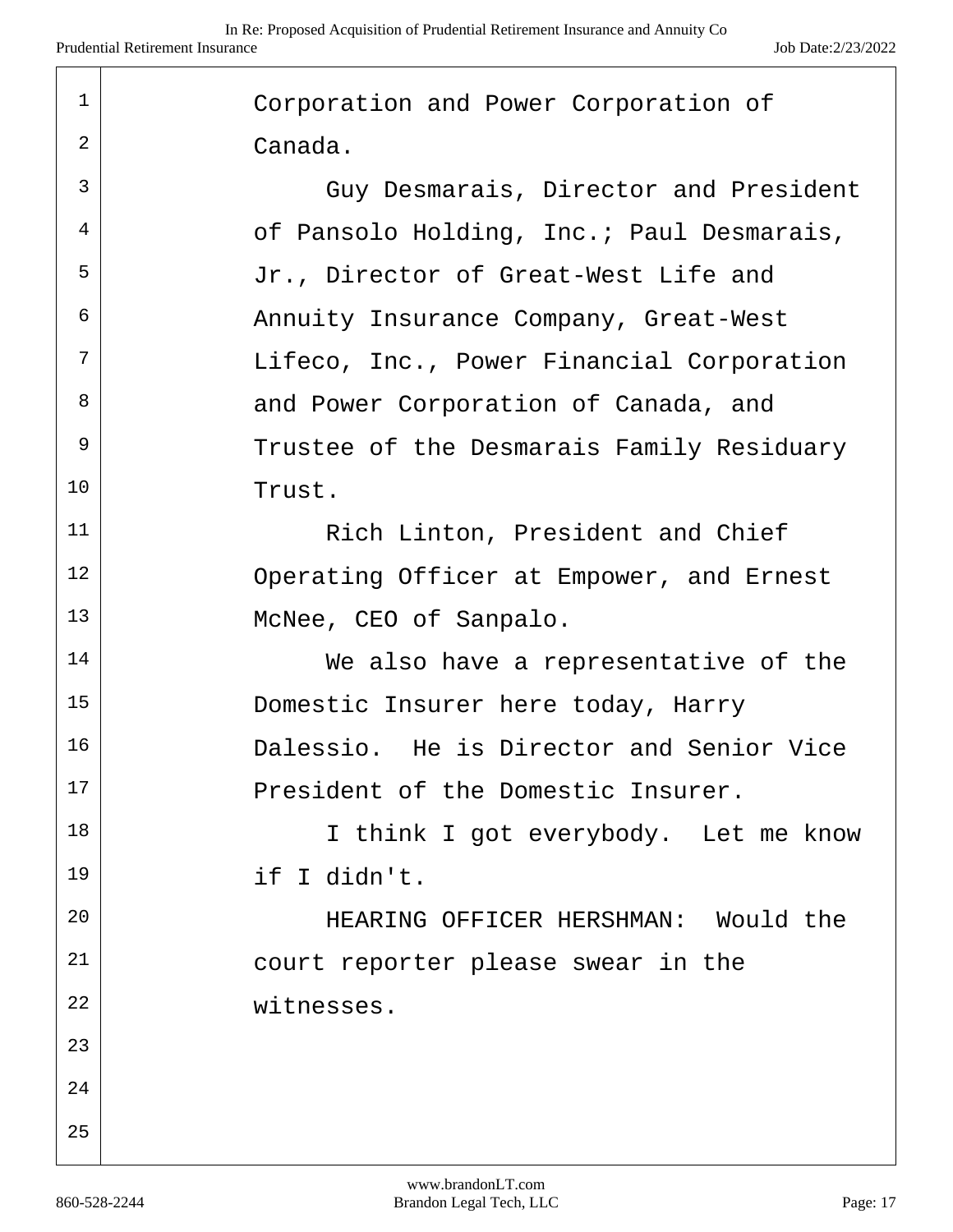| $\mathbf{1}$ | ALL WITNESSES,                             |
|--------------|--------------------------------------------|
| 2            | being duly sworn or affirmed by Jenny C.   |
| 3            | Ebner, RPR, CSR, CLR, a Notary Public in   |
| 4            | and for the State of Connecticut,          |
| 5            | testified as follows:                      |
| 6            |                                            |
| 7            | HEARING OFFICER HERSHMAN: Okay. Do         |
| 8            | you wish to examine your witnesses?        |
| 9            | MS. RETERSDORF: I have no questions.       |
| 10           | We did submit prefiled testimony           |
| 11           | today. I assume Attorney Dowty would like  |
| 12           | to ask the witnesses questions about that, |
| 13           | $but --$                                   |
| 14           | MS. DOWTY: I will shortly. Thank           |
| 15           | you.                                       |
| 16           | HEARING OFFICER HERSHMAN: Would the        |
| 17           | Domestic like to introduce themselves or   |
| 18           | make any statements?                       |
| 19           | MR. DALESSIO: I'm Harry Dalessio, as       |
| 20           | mentioned, Director of PRIAC as well as    |
| 21           | head of Retirement Plan Services at the    |
| 22           | Domestic Insurer, in support of this       |
| 23           | transaction.                               |
| 24           | The written testimony covers much of       |
| 25           | my comments that I assume will be sworn in |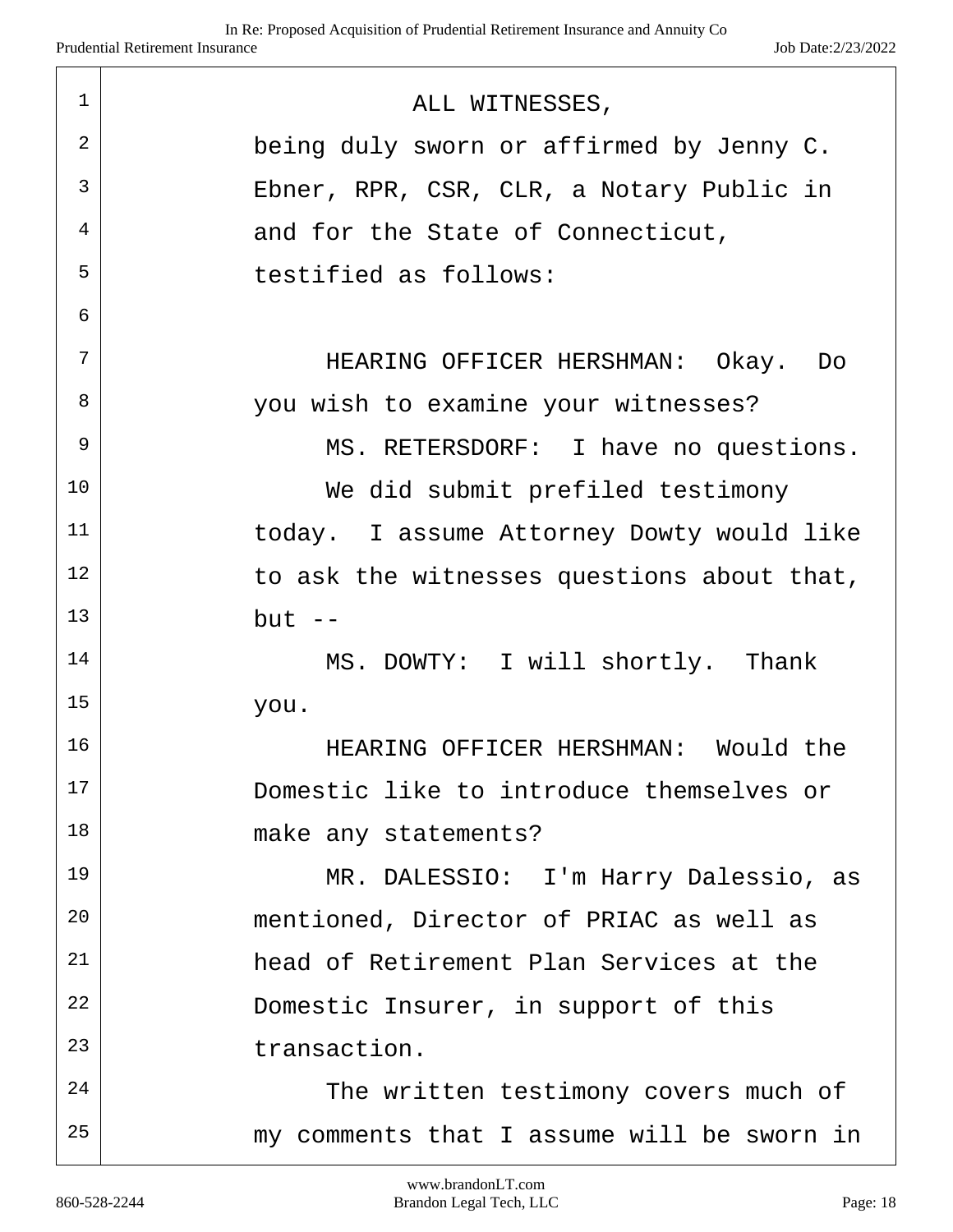| 1              | at some point.                                        |  |
|----------------|-------------------------------------------------------|--|
| $\overline{2}$ | HEARING OFFICER HERSHMAN: Thank you.                  |  |
| 3              | Okay. We will now begin the cross                     |  |
| 4              | examination of the witnesses for the                  |  |
| 5              | Applicants and Domestic Insurer by                    |  |
| 6              | Department staff.                                     |  |
| 7              | We will now begin the cross                           |  |
| 8              | examination of the witnesses for the                  |  |
| 9              | Applicants and the Domestic Insurer by                |  |
| 10             | Department staff.                                     |  |
| 11             | MS. DOUTY: Thank you.                                 |  |
| 12             |                                                       |  |
| 13             | CROSS EXAMINATION                                     |  |
| 14             | BY MS. DOWTY:                                         |  |
| 15             | My first questions are for those<br>$Q \qquad \qquad$ |  |
| 16             | individuals who submitted prefiled testimony.         |  |
| 17             | Those individuals are Ms. Bolotin for the             |  |
| 18             | Applicants, and Mr. Dalessio for the Domestic         |  |
| 19             | Insurer.                                              |  |
| 20             | Please confirm for the record that you                |  |
| 21             | have submitted prefiled testimony with this           |  |
| 22             | Department and that you now adopt this testimony      |  |
| 23             | under oath and are available for examination by the   |  |
| 24             | Department.                                           |  |
| 25             | I do.<br>MR. DALESSIO:                                |  |

 $\top$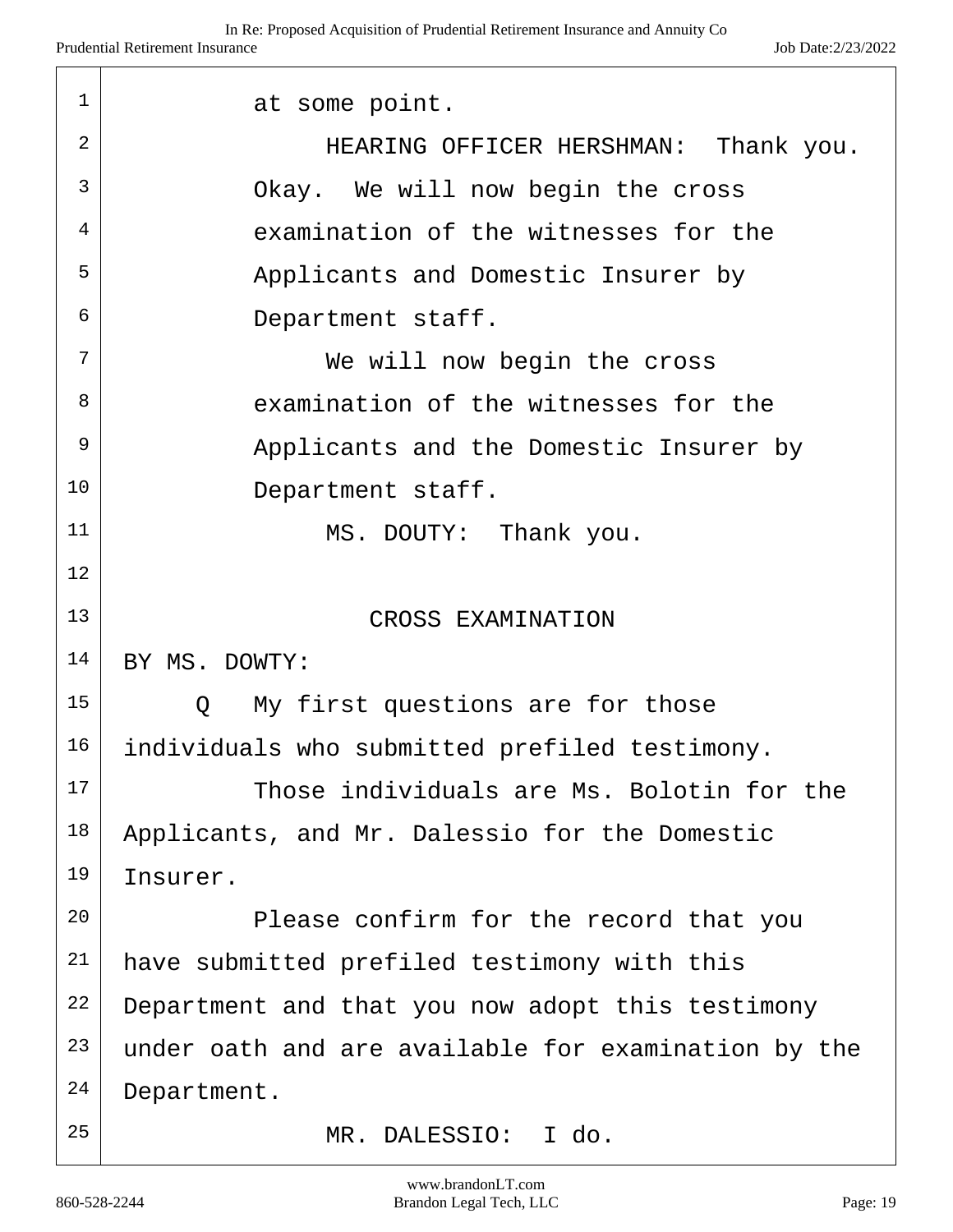| $\mathbf 1$  | MS. BOLOTIN: I do.                                  |
|--------------|-----------------------------------------------------|
| 2            | BY MS. DOWTY:                                       |
| $\mathsf{3}$ | Q My next question is directed to the               |
| 4            | signers of the Form A application and those are     |
| 5            | Andra Bolotin, Garry MacNicholas, Gregory Tretiak,  |
| 6            | Paul Desmarais and Guy Desmarais, Jr.               |
| 7            | Will you please verify that the Form A              |
| 8            | statement as filed with the Department on the       |
| 9            | signature page you certified that you were familiar |
| 10           | with the Application and its contents thereof, and  |
| 11           | that the facts contained in the Form A statement    |
| 12           | were true to the best of your knowledge,            |
| 13           | information and belief?                             |
| 14           | MS. BOLOTIN: Yes, I do.                             |
| 15           | MR. DESMARAIS: Yes, that is correct.                |
| 16           | MR. DESMARAIS, JR.: Yes, that is                    |
| 17           | correct.                                            |
| 18           | MR. MACNICHOLAS: Yes, that is                       |
| 19           | correct.                                            |
| 20           | MR. TRETIAK: Yes.                                   |
| 21           | BY MS. DOWTY:                                       |
| 22           | Do the statements contained in the<br>$\circ$       |
| 23           | Application as amended and restated remain true     |
| 24           | today to the best of your knowledge, information,   |
| 25           | and belief?                                         |

l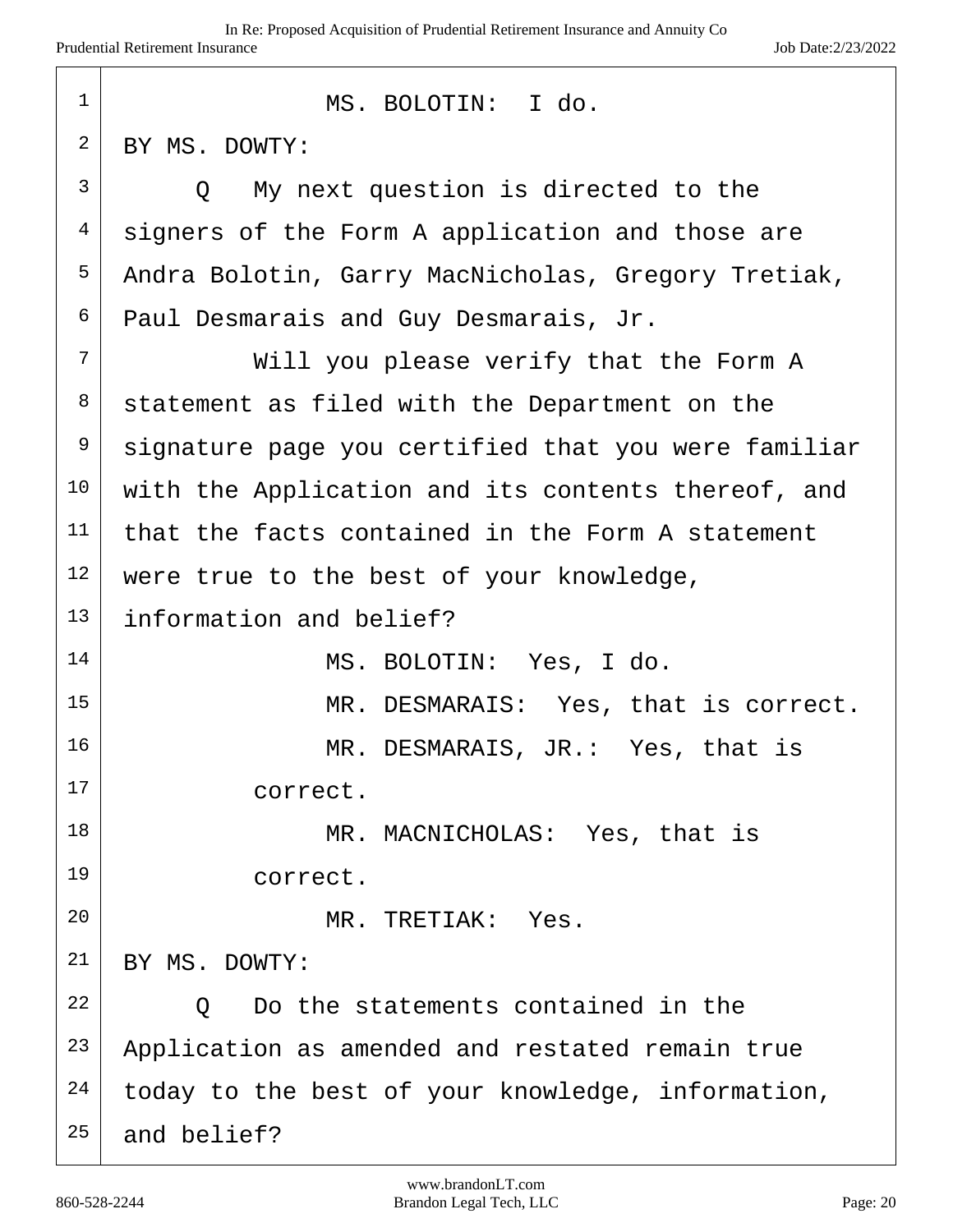| $\mathbf 1$ | MR. BOLOTIN: Yes, they do.                        |
|-------------|---------------------------------------------------|
| 2           | MR. MACNICHOLAS: Yes, they do.                    |
| 3           | MR. DESMARAIS: Yes, they do.                      |
| 4           | MR. DESMARAIS, JR.: Yes, they do.                 |
| 5           | MR. TRETIAK: Yes, they do.                        |
| 6           | BY MS. DOWTY:                                     |
| 7           | Q Thank you. When your entity files the           |
| 8           | Form A statement that is the subject of today's   |
| 9           | proceeding, did you ensure you would become aware |
| 10          | of any changing facts or circumstances that would |
| 11          | impact the facts contained in the statement?      |
| 12          | MR. BOLOTIN: Yes, I did.                          |
| 13          | MR. DESMARAIS: Yes, I did.                        |
| 14          | MR. DESMARAIS, JR.: Yes, that is                  |
| 15          | correct.                                          |
| 16          | MR. MACNICHOLAS: Yes, that is                     |
| 17          | correct.                                          |
| 18          | MR. TRETIAK: Yes, as well.                        |
| 19          | BY MS. DOWTY:                                     |
| 20          | Q Thank you. Are there any material facts         |
| 21          | omitted from the Form A as amended and restated   |
| 22          | that you would like to add?                       |
| 23          | MR. BOLOTIN: No, there is not.                    |
| 24          | MR. DESMARAIS: No, there is not.                  |
| 25          | MR. DESMARAIS, JR.: No, there is                  |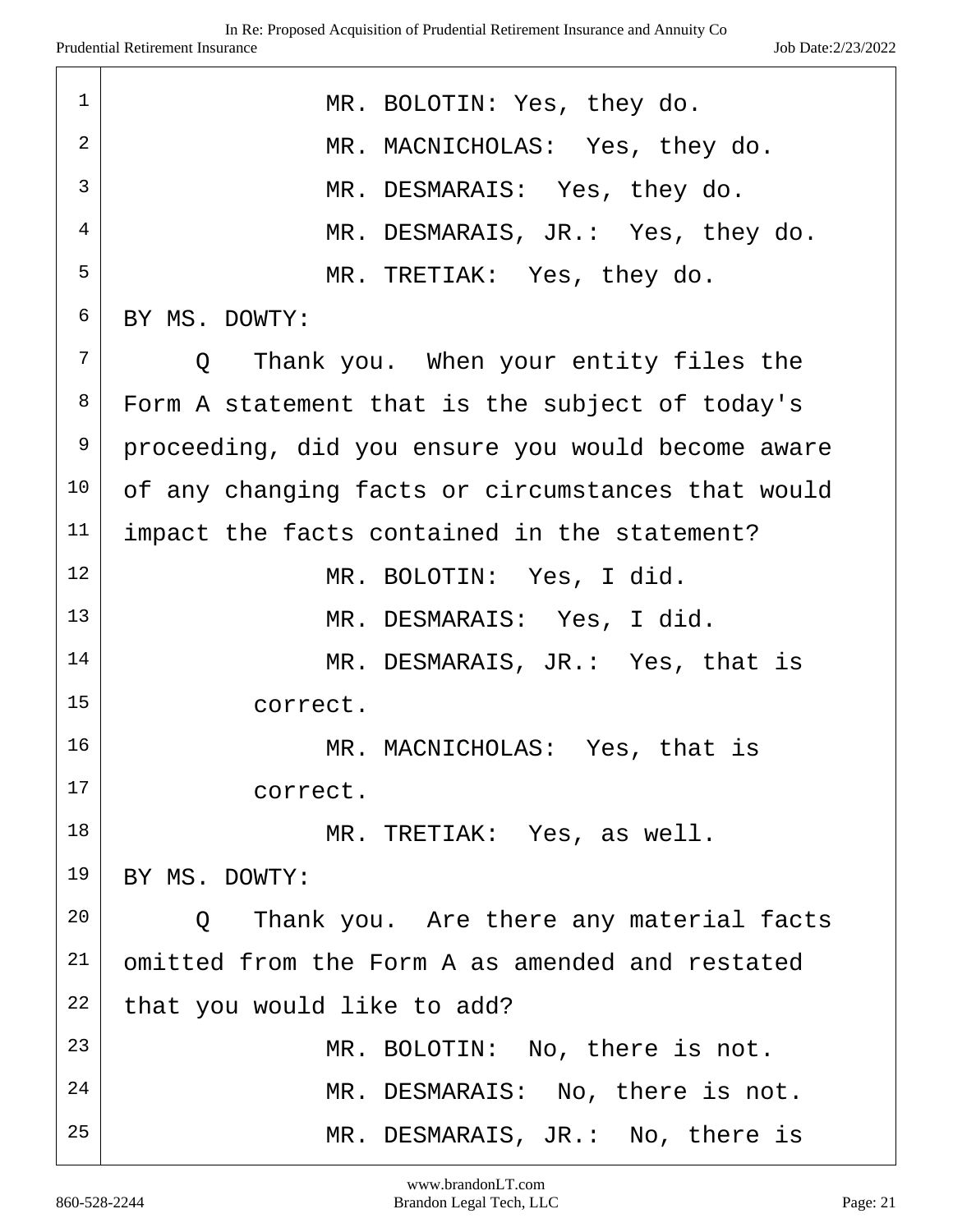| 1              | not.                                                |
|----------------|-----------------------------------------------------|
| $\overline{2}$ | MR. MACNICHOLAS: No, there is not.                  |
| 3              | MR. TRETIAK: No.                                    |
| $\overline{4}$ | BY MS. DOWTY:                                       |
| 5              | Q   Thank you.  Are there any misleading            |
| 6              | statements in Form A as amended and restated that   |
| 7              | need to be changed?                                 |
| 8              | MR. BOLOTIN: No.                                    |
| 9              | MR. DESMARAIS: No.                                  |
| 10             | MR. DESMARAIS, JR.: No.                             |
| 11             | MR. MACNICHOLAS: No.                                |
| 12             | MR. TRETIAK: No.                                    |
| 13             | BY MS. DOWTY:                                       |
| 14             | Thank you. Have there been any material<br>Q        |
| 15             | changes to the facts, statements or representations |
| 16             | in the Form A since the most recent amendment and   |
| 17             | restatement?                                        |
| 18             | MR. BOLOTIN: No.                                    |
| 19             | MR. DESMARAIS: No.                                  |
| 20             | MR. DESMARAIS, JR.: No.                             |
| 21             | MR. MACNICHOLAS: No.                                |
| 22             | MR. TRETIAK: No.                                    |
| 23             | BY MS. DOWTY:                                       |
| 24             | Thank you. Since the filing of the<br>Q             |
| 25             | amendment and restated Form A, have there been any  |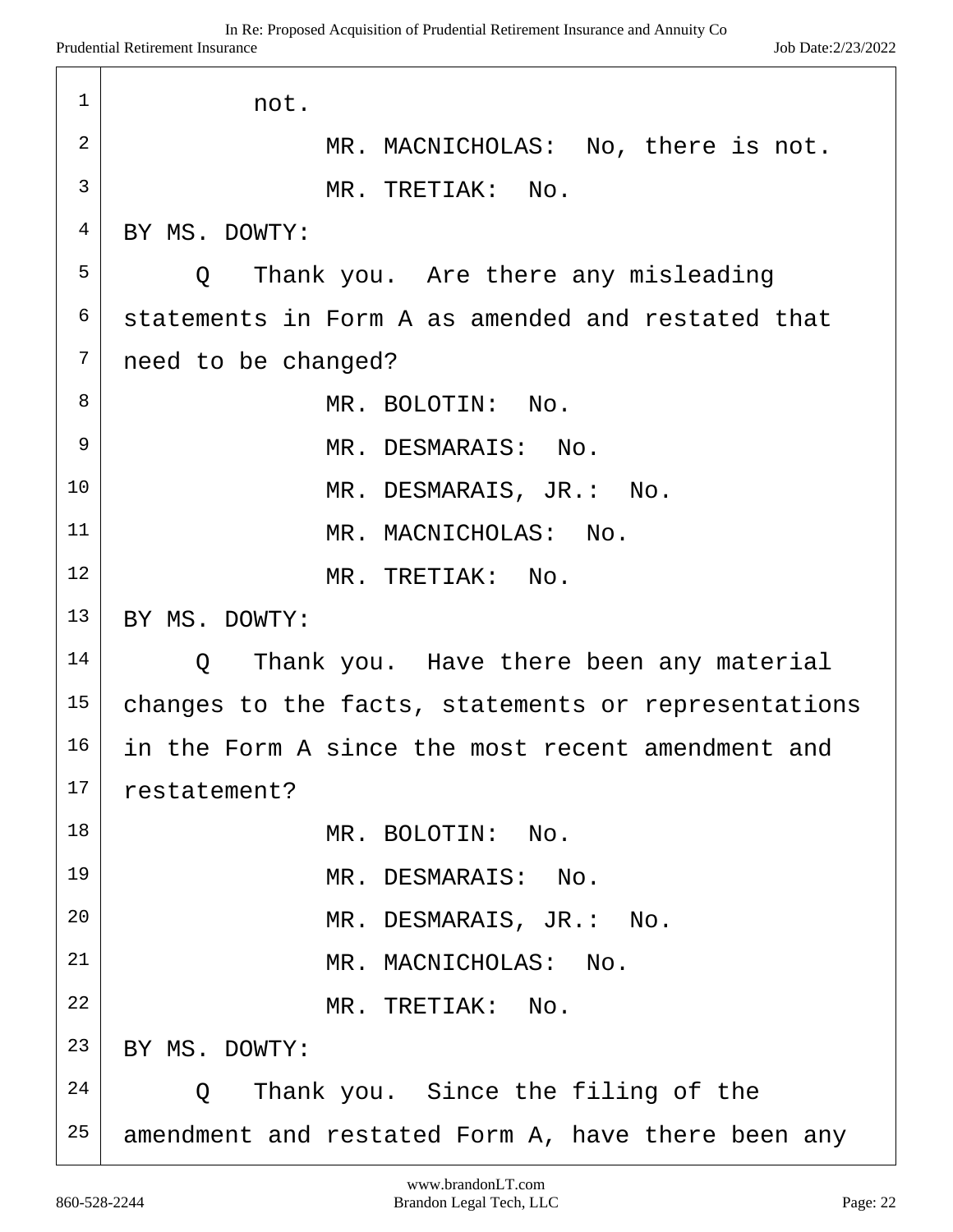| $\mathbf 1$ | material transactions or any material lawsuits or   |
|-------------|-----------------------------------------------------|
| 2           | any material claims or any material contracts       |
| 3           | entered into or any material events of any kind     |
| 4           | involving any member of the Applicants or to your   |
| 5           | knowledge the Domestic Insurer that have not been   |
| 6           | disclosed to the Department. If materiality is in   |
| 7           | question, please err on the side of the event or    |
| 8           | the transaction material?                           |
| 9           | MR. BOLOTIN: There are not.                         |
| 10          | MR. DESMARAIS: No, there have not                   |
| 11          | been any.                                           |
| 12          | MR. DESMARAIS, JR.: No, there is                    |
| 13          | none.                                               |
| 14          | MR. MACNICHOLAS: No.                                |
| 15          | MR. TRETIAK: Nope, there are none.                  |
| 16          | BY MS. DOWTY:                                       |
| 17          | Thank you. My final questions are not<br>$\circ$    |
| 18          | directed to any one individual but to whomever is   |
| 19          | most appropriate to respond. I just ask that the    |
| 20          | responding person state your name for the record.   |
| 21          | Please describe your plans to be able to            |
| 22          | satisfy the requirements for the issuance of an     |
| 23          | insurance license to write the line of business for |
| 24          | which the Domestic Insurer is presently licensed.   |
| 25          | MS. BOLOTIN: I will take that                       |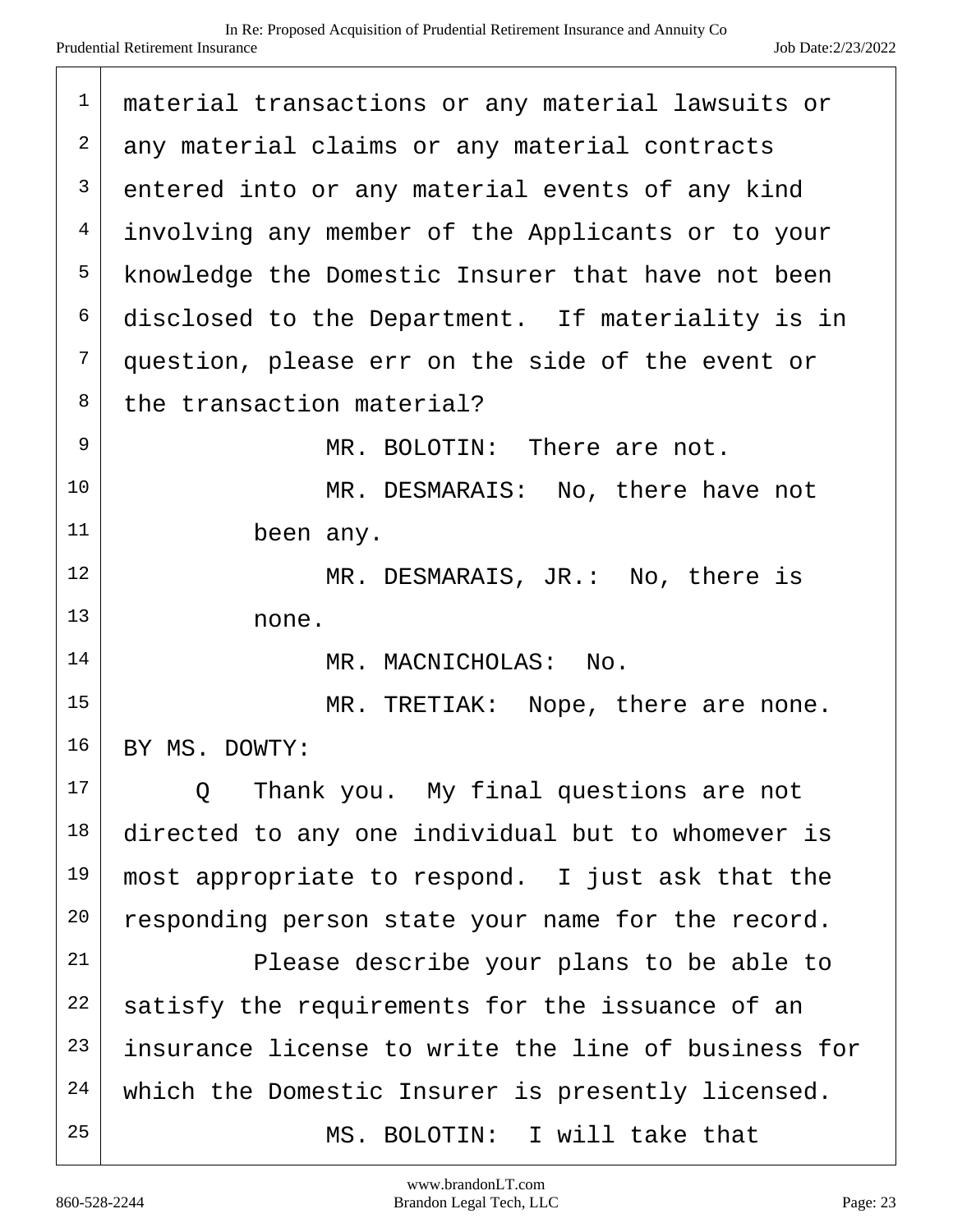| $\mathbf 1$    | question. So, the Domestic Insurer is                    |
|----------------|----------------------------------------------------------|
| $\overline{2}$ | licensed as a Life, Accident and Health                  |
| 3              | insurer in the State of Connecticut.                     |
| 4              | As demonstrated through its license,                     |
| 5              | it meets the minimum requirements for                    |
| 6              | licensure in the state.                                  |
| 7              | Through this acquisition we have, we                     |
| 8              | intend to continue with the Domestic                     |
| 9              | Insurer -- if you don't mind, sometimes I                |
| 10             | call it PRIAC -- PRIAC as integrated into                |
| 11             | the larger GWL&A Empower group, and you                  |
| 12             | know, don't have any material immediate                  |
| 13             | plans to change it other than what we                    |
| 14             | outlined in the Form A submission and                    |
| 15             | statement of operation.                                  |
| 16             | We don't have -- we will not do                          |
| 17             | anything that would cause the Domestic                   |
| 18             | Insurer to not be able to fulfill the                    |
| 19             | requirements under the licensure, and we                 |
| 20             | are comfortable with that.                               |
| 21             | BY MS. DOWTY:                                            |
| 22             | Thank you. At a high level describe what,<br>$Q_{\perp}$ |
| 23             | if any, effect those transactions will have in           |
| 24             | substantially lessening the competition of               |
| 25             | insurance in Connecticut or tend to create a             |
|                |                                                          |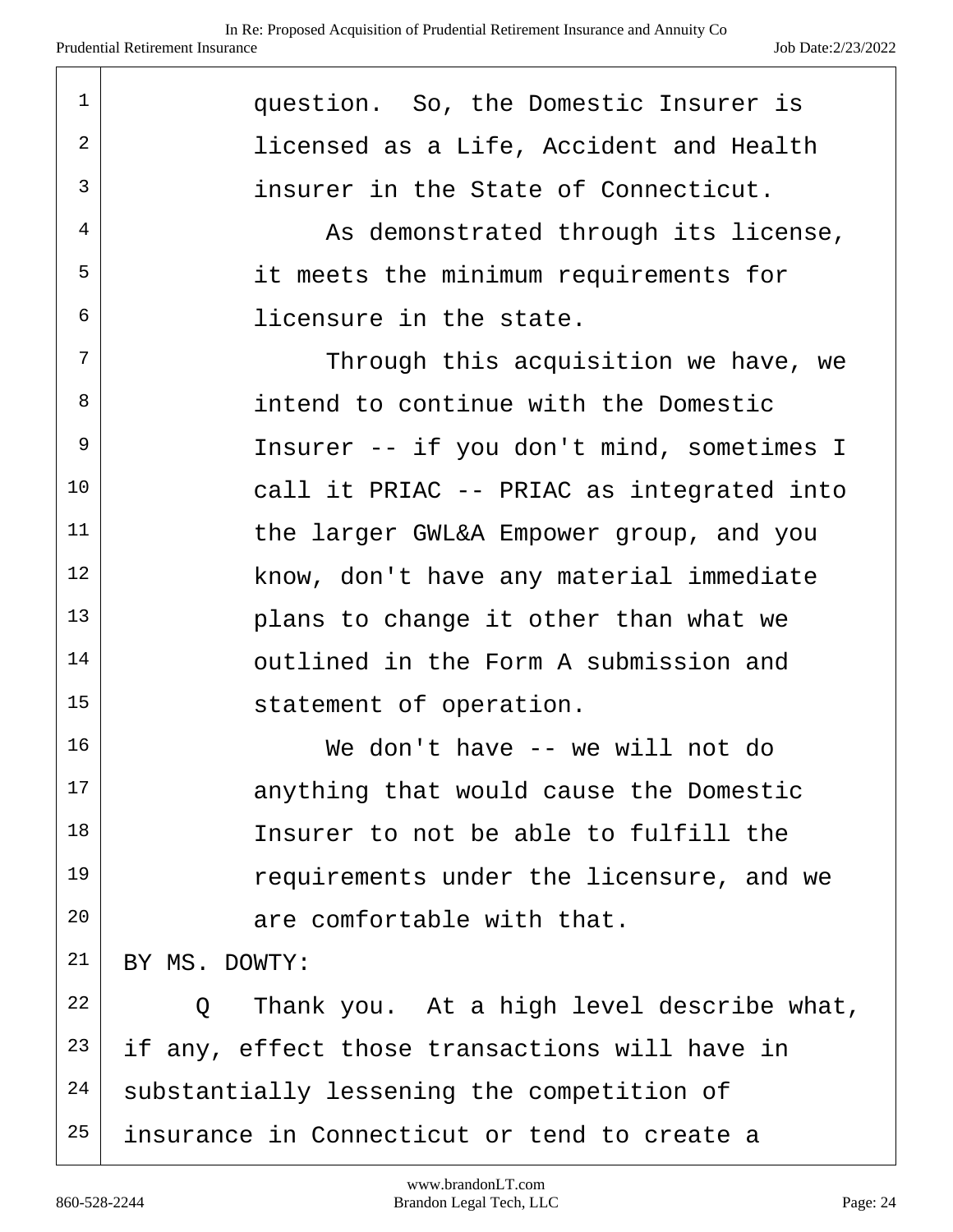|  | monopoly? |
|--|-----------|
|--|-----------|

| $\overline{2}$ | BROCKETT HUDSON: I'll take that one.               |
|----------------|----------------------------------------------------|
| 3              | As the Department knows, we submitted a            |
| 4              | Form E filing on a confidential basis to           |
| 5              | the Department providing a detailed market         |
| 6              | impact analysis of our proposed                    |
| 7              | acquisition of Domestic Insurer. Based on          |
| 8              | the information presented therein, we are          |
| 9              | confident that the proposed acquisition            |
| 10             | will not substantially lessen competition          |
| 11             | and tend to create a monopoly or to                |
| 12             | significantly increase any insurer's               |
| 13             | market concentration in the state of               |
| 14             | Connecticut, and therefore, we are                 |
| 15             | confident that it will not have a negative         |
| 16             | impact on the insurance marketplace in             |
| 17             | Connecticut.                                       |
| 18             | BY MS. DOWTY:                                      |
| 19             | Thank you. Please state as to whether the<br>Q     |
| 20             | financial condition of the Applicants may          |
| 21             | jeopardize the financial stability of the Domestic |
| 22             | Insurer or prejudice the interests of its          |
| 23             | policyholders.                                     |

24 MS. BOLOTIN: Okay. Sorry about that. Andra Bolotin. I can take that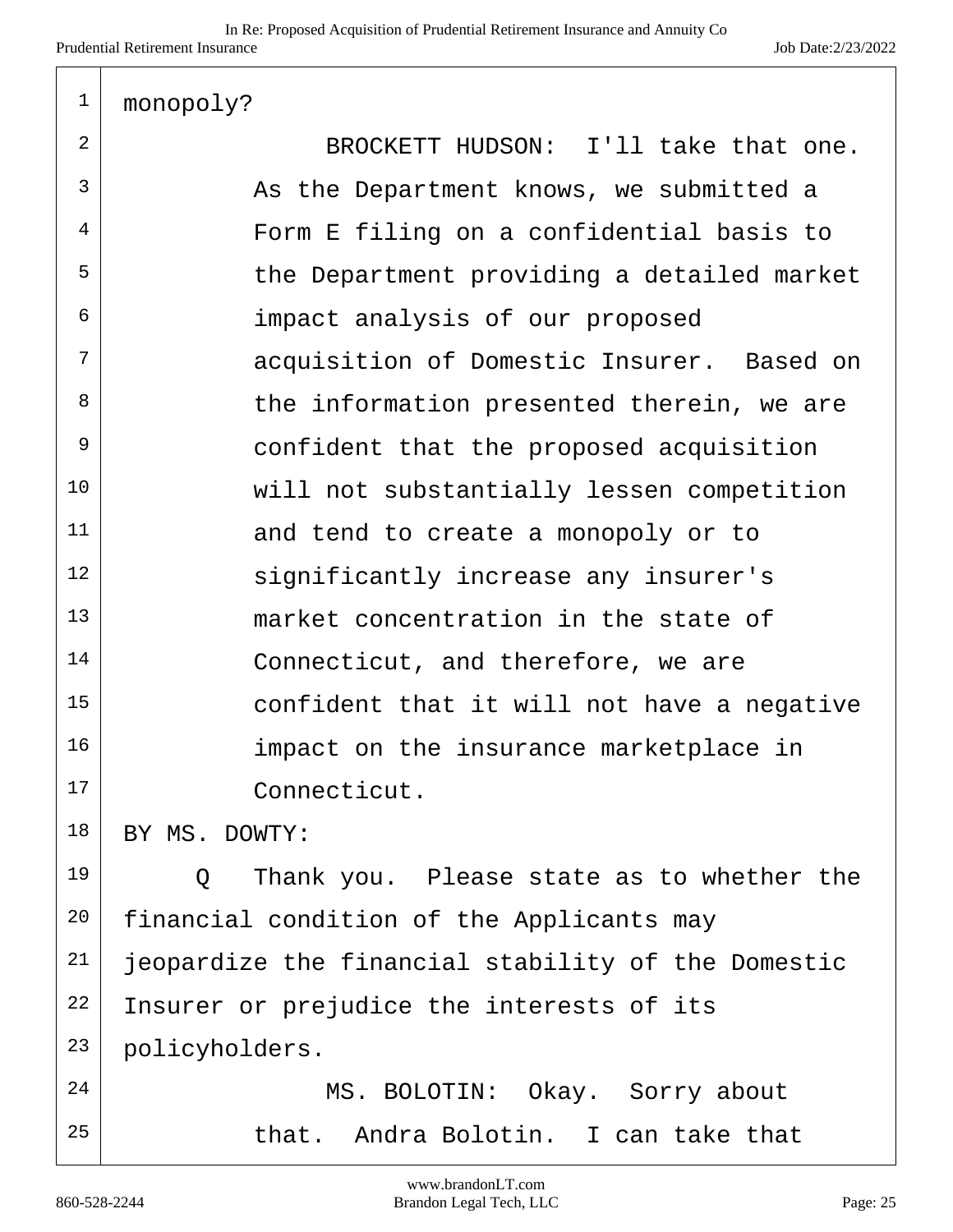2 As you have seen in our Form A 3 submission, the consolidated historic <sup>4</sup> financials of the Applicants are quite  $5$  strong and would not cause any financial 6 instability to PRIAC.

 $7$  If you look at the financial strength  $8$  rating, the debt ratings of the 9 Applicants, including GWL&A, they were 10 Teaffirmed by the rating agencies post the 11 announcement of our transaction. We 12 believe in general they are equal to or 13 better than those of the Domestic Insurer,  $14$  so ultimately that should have a neutral 15 or positive effect on the Domestic 16 Insurer. And we would not do anything to 17 | ieopardize the financial stability of 18 PRIAC.

19 BY MS. DOWTY:

 Q Thank you. Do the Applicants have any plans or proposals to liquidate or consolidate the 22 Domestic Insurer or merge it with any person or make any other material changes to the business or corporate structure? If so, describe how these 25 plans and proposals would not be unfair or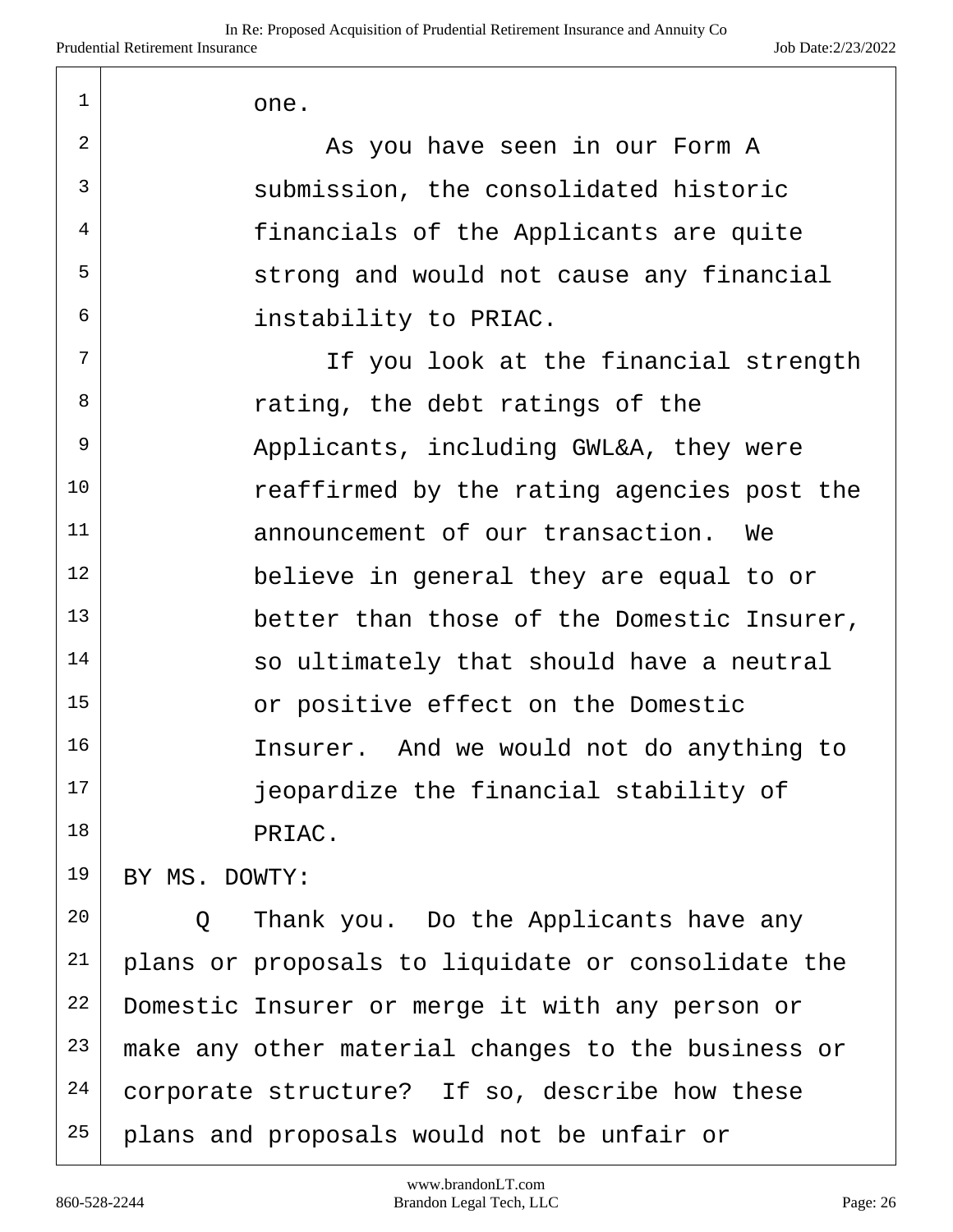| $\mathbf 1$ | unreasonable to the policyholders of the Domestic   |
|-------------|-----------------------------------------------------|
| 2           | Insurer and not in the public interest.             |
| 3           | MS. BOLOTIN: I can take that one                    |
| 4           | again. Andra Bolotin. As we noted in our            |
| 5           | Form A filing and our prefiled testimony,           |
| 6           | we have no plans to liquidate, dispose of           |
| 7           | or merge the domestic entity PRIAC with             |
| 8           | any other person.                                   |
| 9           | We intend to continue its operation,                |
| 10          | you know, consistent with how we described          |
| 11          | it as integrating it into the broader               |
| 12          | Empower group, and we don't believe any of          |
| 13          | that would injure the entity or be                  |
| 14          | prejudicial to any policyholder.                    |
| 15          | BY MS. DOWTY:                                       |
| 16          | Thank you. At a high level, and from the<br>Q       |
| 17          | viewpoint of the Applicants, tell us whether the    |
| 18          | competence, experience and integrity of the persons |
| 19          | who will be in control the operation of the         |
| 20          | Domestic Insurer are such that it would not be in   |
| 21          | the best interest of the policyholders of the       |
| 22          | Domestic Insurer and of the public to permit the    |
| 23          | proposed acquisition.                               |
| 24          | MS. BOLOTIN: I can take that one,                   |
| 25          | too. Andra Bolotin. Again, as you can               |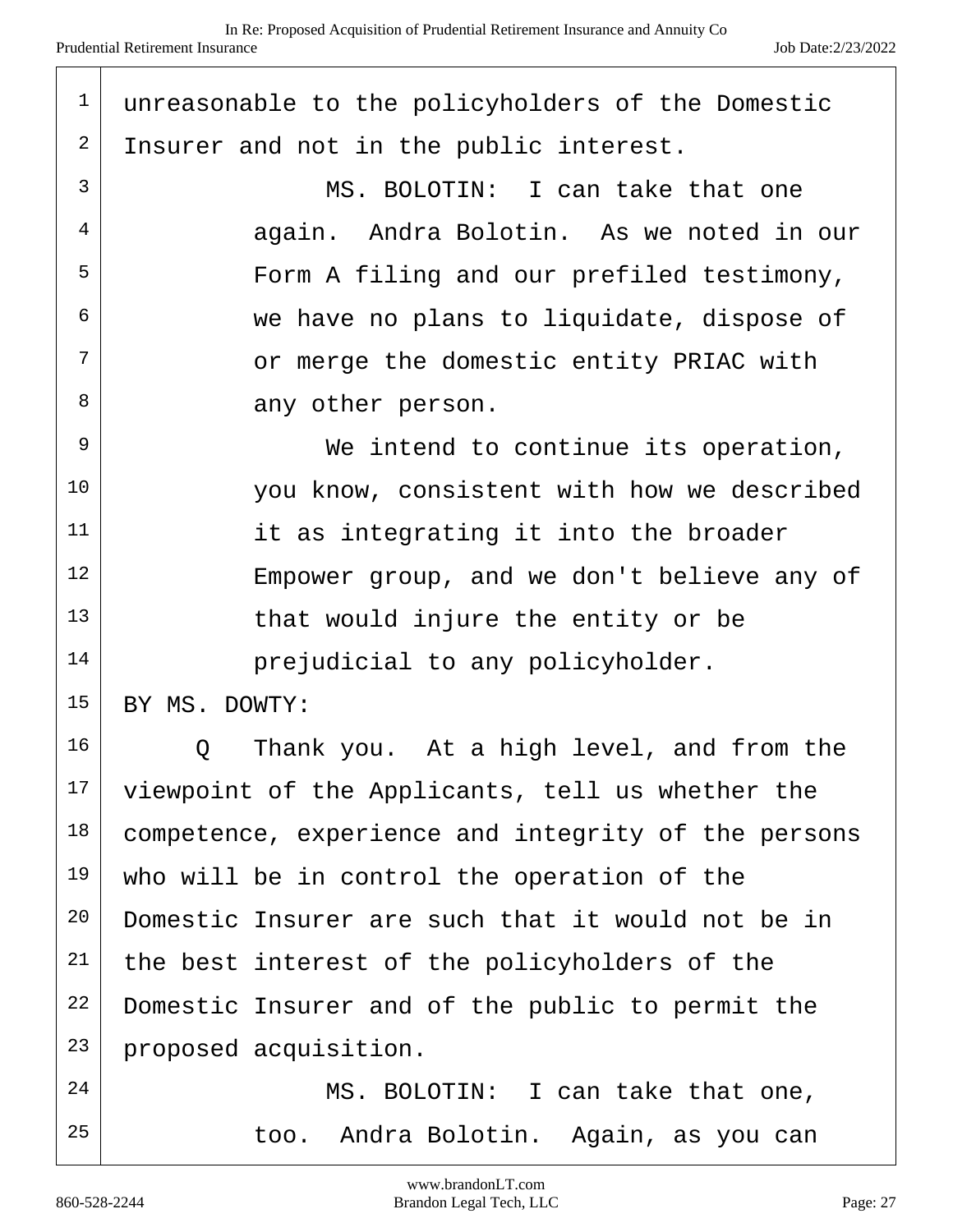| 1          | see in our Form A submission and our                    |
|------------|---------------------------------------------------------|
| $\sqrt{2}$ | prefiled testimony, the directors and                   |
| 3          | officers of PRIAC on a go-forward basis,                |
| 4          | are individuals of the highest integrity                |
| 5          | and experience, they have significant                   |
| 6          | experience, a number of them are already                |
| 7          | at GWL&A Empower, or you know, are at the               |
| 8          | Domestic Insurer and running the business.              |
| 9          | The individuals and directors are of                    |
| 10         | the highest integrity.                                  |
| 11         | BY MS. DOWTY:                                           |
| 12         | Thank you. Lastly, tell us why, from the<br>$Q_{\rm c}$ |
| 13         | viewpoint of the Applicants, the proposed               |
| 14         | acquisition would not likely be hazardous or            |
| 15         | prejudicial to those buying insurance.                  |
| 16         | MS. BOLOTIN: I can take that one as                     |
| 17         | well. Andra Bolotin. So, we believe that                |
| 18         | this transaction is, in general,                        |
| 19         | beneficial to the insurance buying public.              |
| 20         | Power, PRIAC and GWL&A on a                             |
| 21         | go-forward basis are strong participants                |
| 22         | in the full service business and will                   |
| 23         | bring, you know, additional products and                |
| 24         | services to a plan participants, sponsors               |
| 25         | and other consumers, and we think this, in              |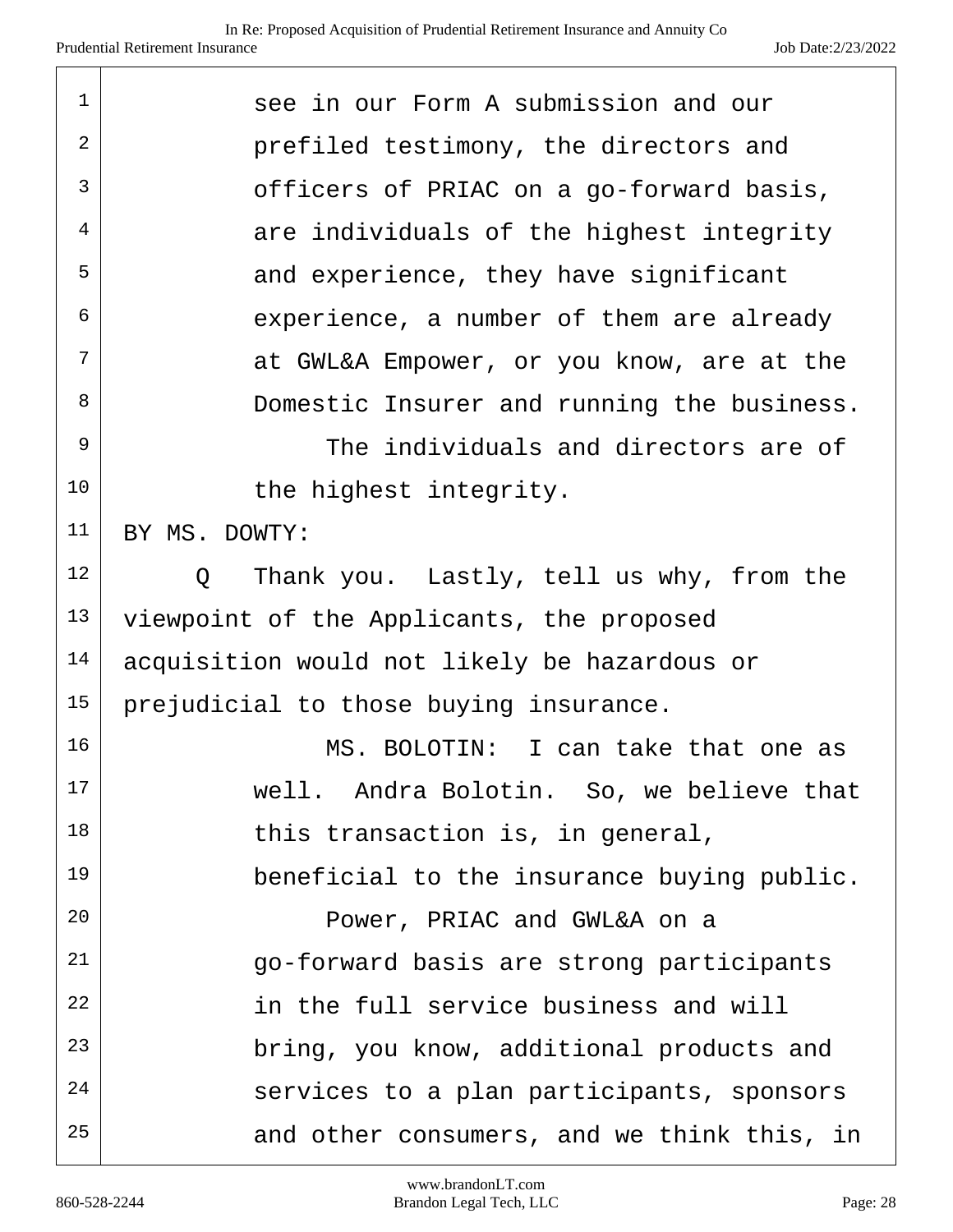| $\mathbf 1$    | general, are a positive benefit to both               |
|----------------|-------------------------------------------------------|
| $\overline{2}$ | the Insurer and the insurance buying                  |
| 3              | public.                                               |
| 4              | MS. DOWTY: Thank you. I now turn                      |
| 5              | over the questioning to Ken Cotrone.                  |
| 6              |                                                       |
| 7              | FURTHER CROSS EXAMINATION                             |
| 8              | BY MR. COTRONE, JR.:                                  |
| 9              | This is not directed to any one individual<br>$\circ$ |
| 10             | but to whomever is most appropriate to respond. I     |
| 11             | just ask that before responding, please state your    |
| 12             | name for the record.                                  |
| 13             | Would you please confirm for the record               |
| 14             | that there are no changes in the financing for the    |
| 15             | transaction as represented in the Form A              |
| 16             | application?                                          |
| 17             | MS. BOLOTIN: To the best of my                        |
| 18             | knowledge at this point there's no                    |
| 19             | changes. To the best of my knowledge,                 |
| 20             | there is no changes in the financing as               |
| 21             | represented in the Form A application.                |
| 22             | BY MR. COTRONE, JR.:                                  |
| 23             | In what we hope will be an unlikely event,<br>O.      |
| 24             | would you please confirm you agree to work with the   |
| 25             | Department to have unrestricted access to software    |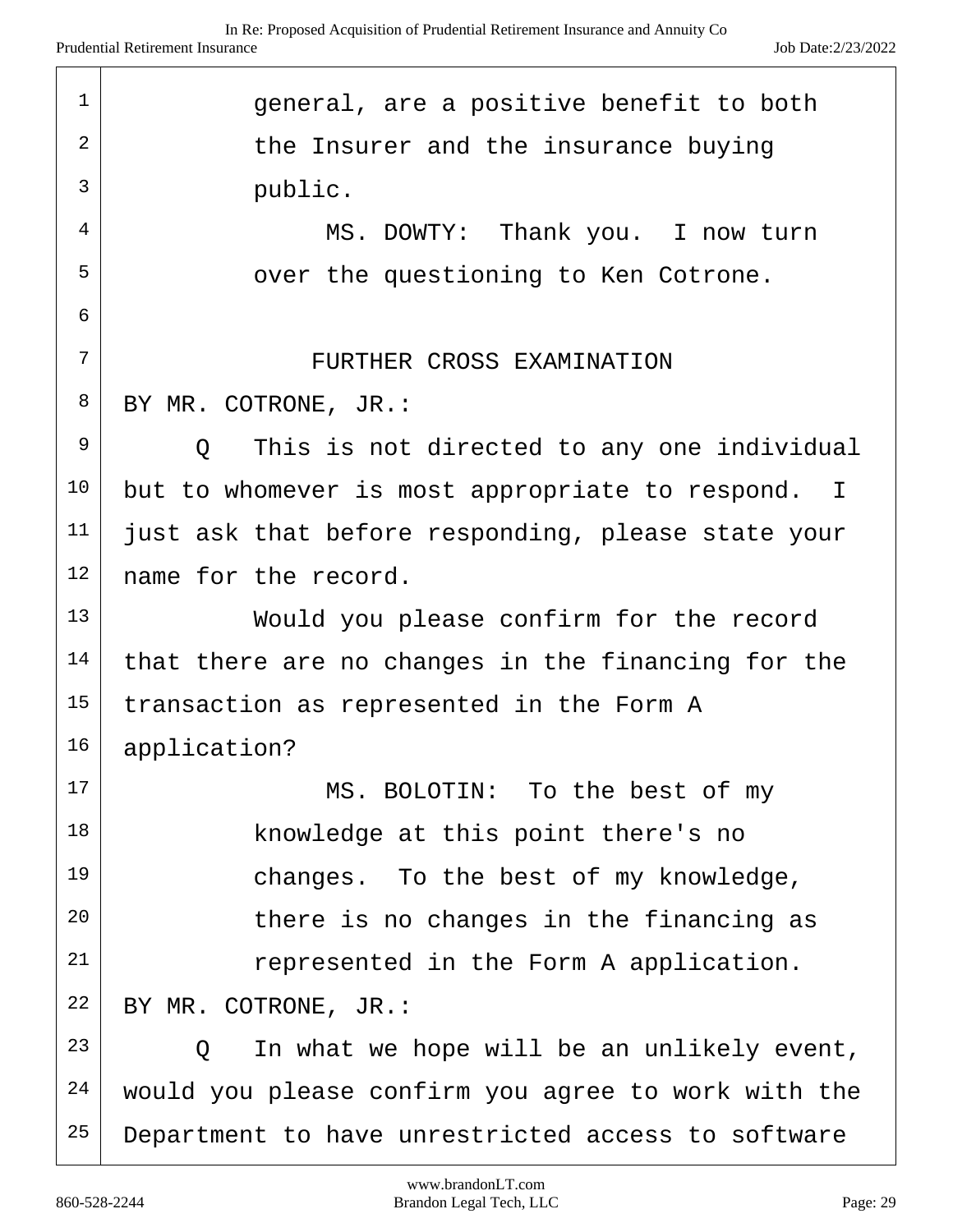| $\mathbf 1$    | and systems in order to continue to run the         |
|----------------|-----------------------------------------------------|
| $\mathbf{2}$   | Domestic Insurers should it be placed under an      |
| $\mathsf{3}$   | order of supervision, rehabilitation or             |
| $\overline{4}$ | liquidation?                                        |
| 5              | MR. HUDSON: Brockett Hudson. I'll                   |
| 6              | take that one.                                      |
| 7              | Yes, in the highly unlikely event                   |
| 8              | that the Domestic Insurer was placed in a           |
| 9              | receivership, we would absolutely work              |
| 10             | with the Department to ensure they all              |
| 11             | obtain access to all necessary systems,             |
| 12             | operations of the company to allow its              |
| 13             | operations to continue.                             |
| 14             | BY MR. COTRONE, JR.:                                |
| 15             | Thank you. Please verify that you do not<br>Q       |
| 16             | contemplate moving the Domestic Insurer's books,    |
| 17             | records, documents, and accounts and vouchers and   |
| 18             | agreements from their current approved location of  |
| 19             | Connecticut and you shall make all such items       |
| 20             | available for inspection by the Commissioner at any |
| 21             | time.                                               |
| 22             | MR. HUDSON: Brockett Hudson, I'll                   |
| 23             | take that as well. We can confirm, and we           |
| 24             | will notify the Department and work with            |
| 25             | the Department should we choose or desire           |
|                |                                                     |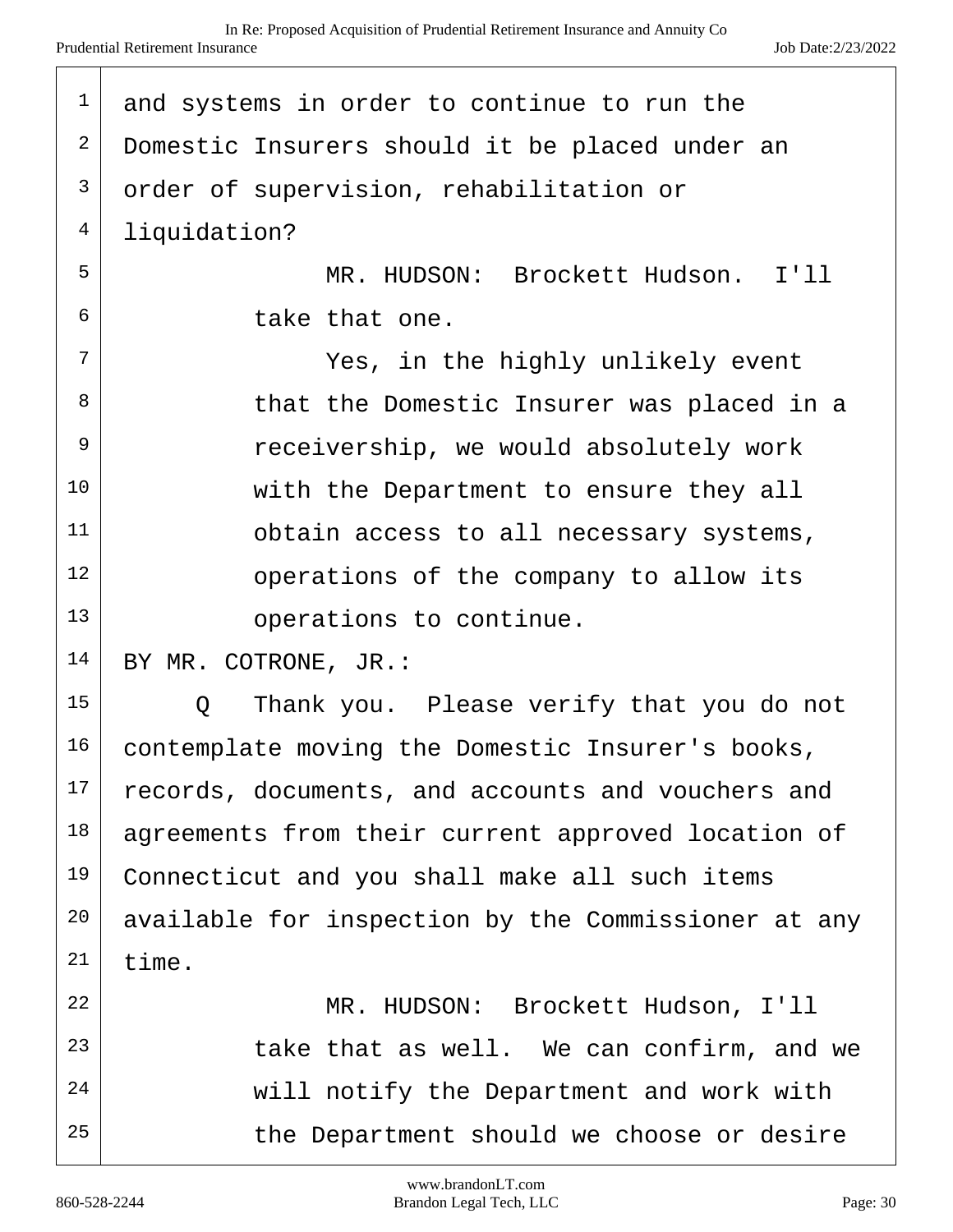| $\mathbf{1}$ | to move the books and records and will               |
|--------------|------------------------------------------------------|
| 2            | make them available to the Department                |
| 3            | within the State of Connecticut upon                 |
| 4            | request.                                             |
| 5            | BY MR. COTRONE, JR.:                                 |
| 6            | Thank you. Please confirm that you<br>$\circ$        |
| 7            | understand the books and records, documents,         |
| 8            | accounts, vouchers, and agreements of the Domestic   |
| 9            | Insurer cannot be moved from their current approved  |
| 10           | location without approval first.                     |
| 11           | MR. HUDSON: I will confirm that as                   |
| 12           | well. Brockett Hudson.                               |
| 13           | BY MR. COTRONE, JR.:                                 |
| 14           | Thank you. Please confirm that the number<br>$\circ$ |
| 15           | of persons employed by Connecticut, employed in      |
| 16           | Connecticut by Great-West Life and Annuity           |
| 17           | Insurance Company and its subsidiaries will remain   |
| 18           | at or above 650 persons, and that the Domestic       |
| 19           | Insurer's offices will remain in Connecticut for at  |
| 20           | least the next four years postclosing, as submitted  |
| 21           | as a commitment letter to the Department.            |
| 22           | MR. LINTON: Rich Linton. We do                       |
| 23           | commit we will maintain employment levels            |
| 24           | in the state of Connecticut at 650 or                |
| 25           | above.                                               |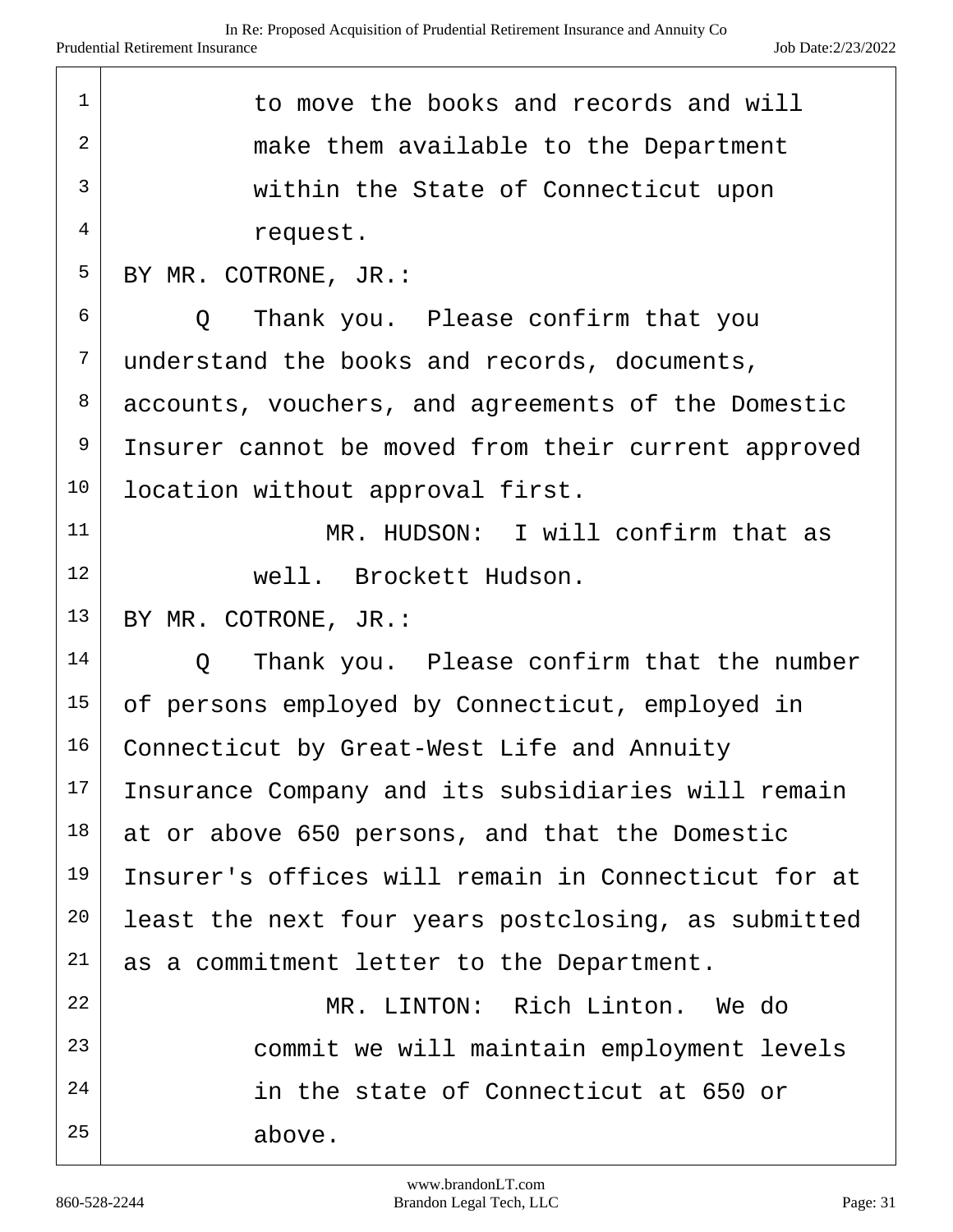| $\mathbf 1$    | MR. COTRONE, JR.: I will hand the                  |
|----------------|----------------------------------------------------|
| 2              | questioning off to Kathy Belfi.                    |
| $\overline{3}$ | MS. BELFI: Thank you.                              |
| 4              |                                                    |
| 5              | FURTHER CROSS EXAMINATION                          |
| 6              | BY MS. BELFI:                                      |
| 7              | Q Like Mr. Cotrone, whoever feels                  |
| 8              | appropriate to answer may do so. Just please state |
| 9              | your name for the record before you respond.       |
| 10             | So, Empower has had several large                  |
| 11             | transactions recently. In particular I know a      |
| 12             | transaction with Mass Mutual. How at a high level  |
| 13             | is the integration going? Have there been any      |
| 14             | issues or lessons learned?                         |
| 15             | MS. BOLOTIN: Mr. Linton, can you                   |
| 16             | take that one?                                     |
| 17             | MR. LINTON: I am happy to take it.                 |
| 18             | Rich Linton, again. The Mass Mutual                |
| 19             | integration is going very well. We                 |
| 20             | actually had our third wave of clients             |
| 21             | migrate from the Mass Mutual Legacy                |
| 22             | platform to the Empower platform just this         |
| 23             | past weekend successfully.                         |
| 24             | We will have that integration                      |
| 25             | completed by the late third quarter of             |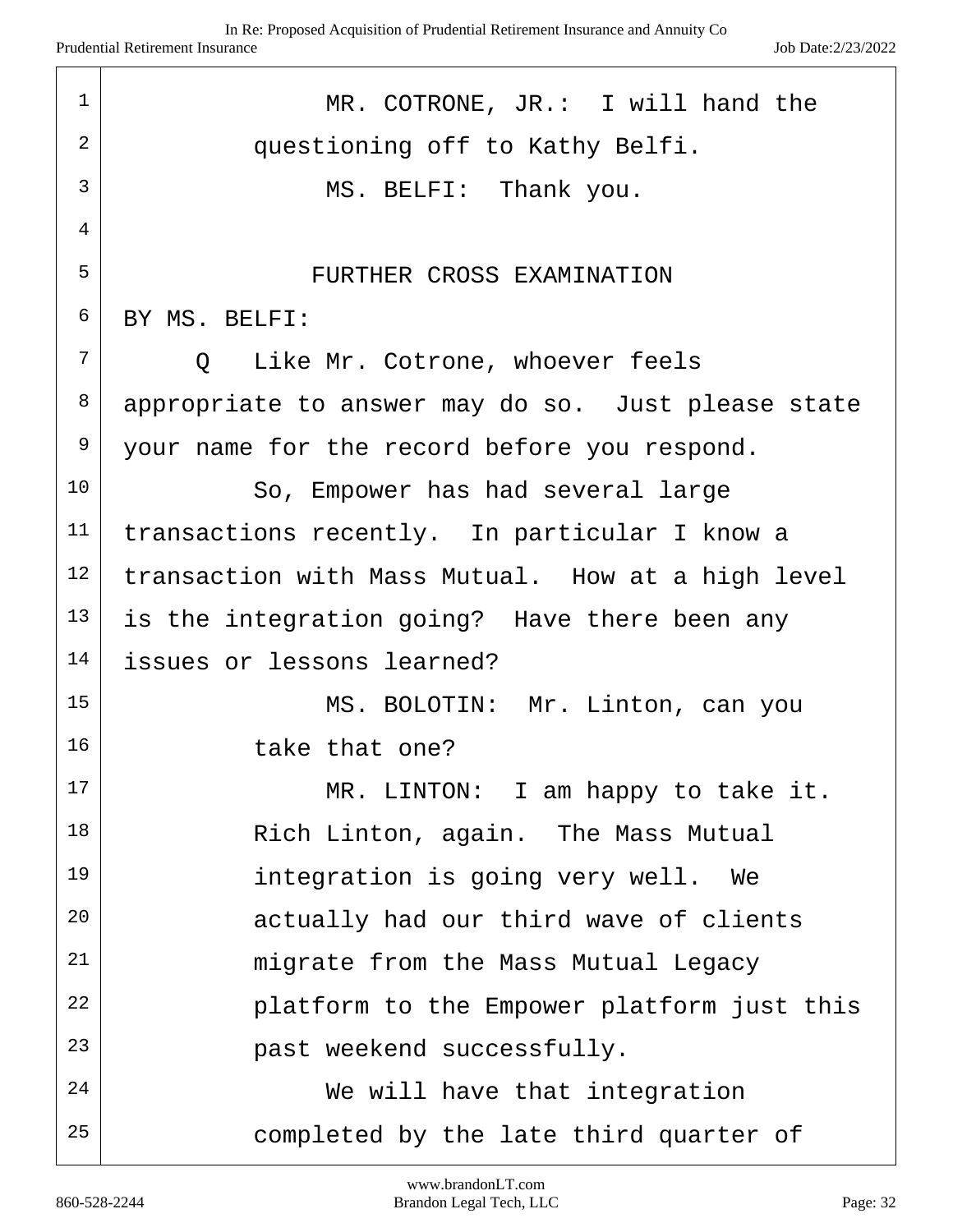| $\mathbf 1$ | 2022. And from there we will then begin         |
|-------------|-------------------------------------------------|
| 2           | transitioning the Prudential clients to         |
| 3           | our platform.                                   |
| 4           | BY MS. BELFI:                                   |
| 5           | Has there been any appetite for more<br>$\circ$ |
| 6           | transactions in the near future?                |
| 7           | MR. MACNICHOLAS: Garry MacNicholas.             |
| 8           | Certainly our first priority is to serve        |
| 9           | the existing customers and successfully         |
| 10          | integrate the acquisitions we have done         |
| 11          | recently. When that's fully in hand so we       |
| 12          | are operationally ready, and we would be        |
| 13          | sure we have the financial capacity, we         |
| 14          | would consider further growth                   |
| 15          | opportunities.                                  |
| 16          | We do not need the growth for                   |
| 17          | growth's sake. We have the scale to be a        |
| 18          | competitive and attractive player in the        |
| 19          | marketplace, so we want to make sure we         |
| 20          | have a strong regulatory capital                |
| 21          | positions, operating with our target            |
| 22          | leverage ratios. But first and foremost         |
| 23          | that we serve our existing customers and        |
| 24          | are fully bedded down the recent                |
| 25          | acquisitions.                                   |

 $\sqrt{ }$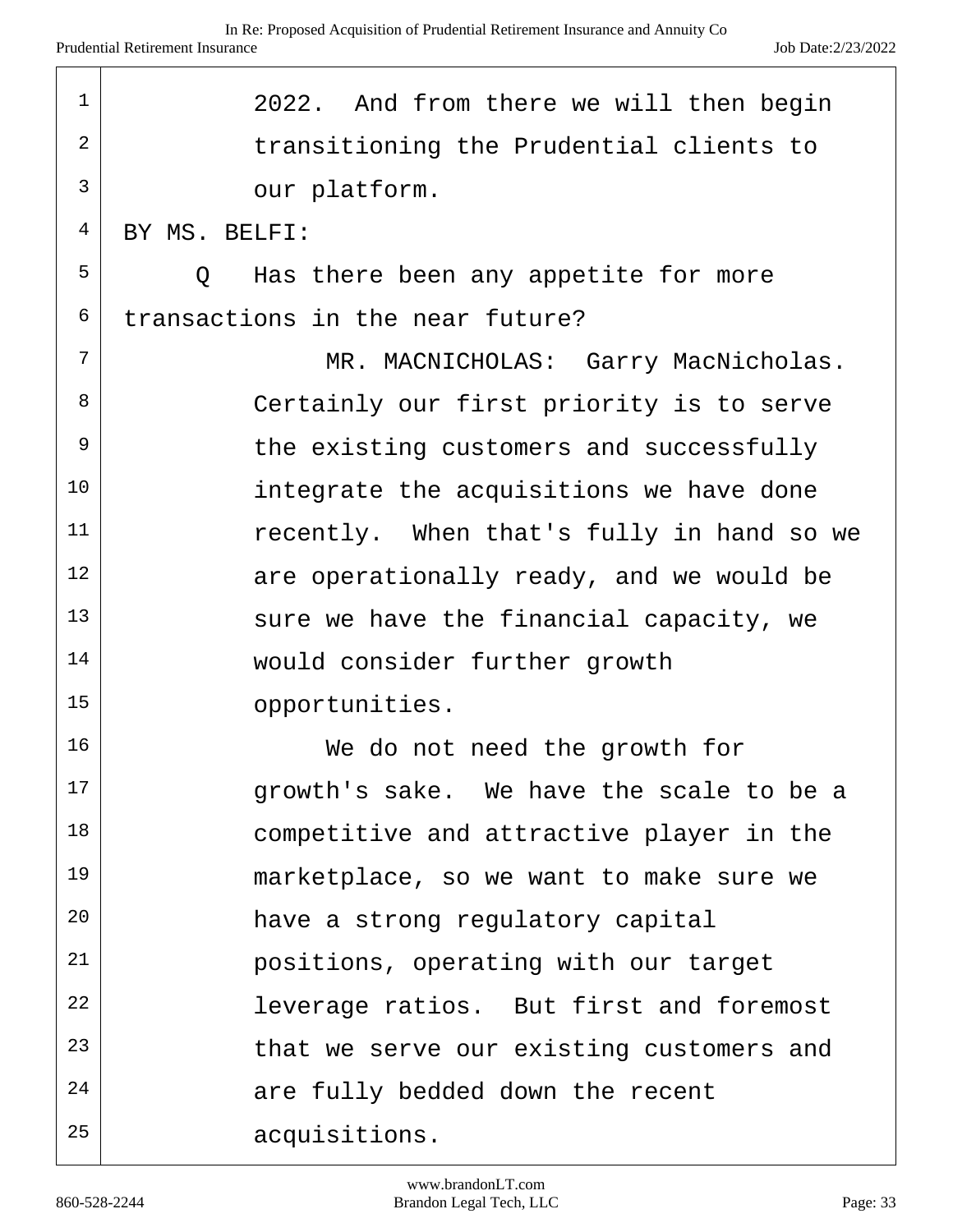| 1  | BY MS. BELFI:                                       |
|----|-----------------------------------------------------|
| 2  | Thank you. I think it was noted earlier<br>$\circ$  |
| 3  | that your rating agencies have actually either been |
| 4  | neutral, are responded positively to this           |
| 5  | transaction. Do they or have they had any concerns  |
| 6  | over your leverage ratio?                           |
| 7  | Was there any commitment to, because you,           |
| 8  | you know, have had a somewhat large transactions,   |
| 9  | has there been any commitment to the rating         |
| 10 | agencies to actually reduce your leverage ratio?    |
| 11 | MR. MACNICHOLAS: It's Garry                         |
| 12 | MacNicholas. I will take that one again.            |
| 13 | We did have a number of discussions                 |
| 14 | prior to both the recent acquisitions with          |
| 15 | the rating agencies to ensure they were             |
| 16 | fully onside with our financing plans               |
| 17 | which included a deleveraging component             |
| 18 | post-acquisition, and we have included              |
| 19 | this -- what is seen in the submissions a           |
| 20 | portion of the financing plan is in                 |
| 21 | short-term debt, which we intend to repay,          |
| 22 | and we have communicated that target to             |
| 23 | the rating agencies that we expect to               |
| 24 | repay that within 18 to 24 months after             |
| 25 | closing of the transaction.                         |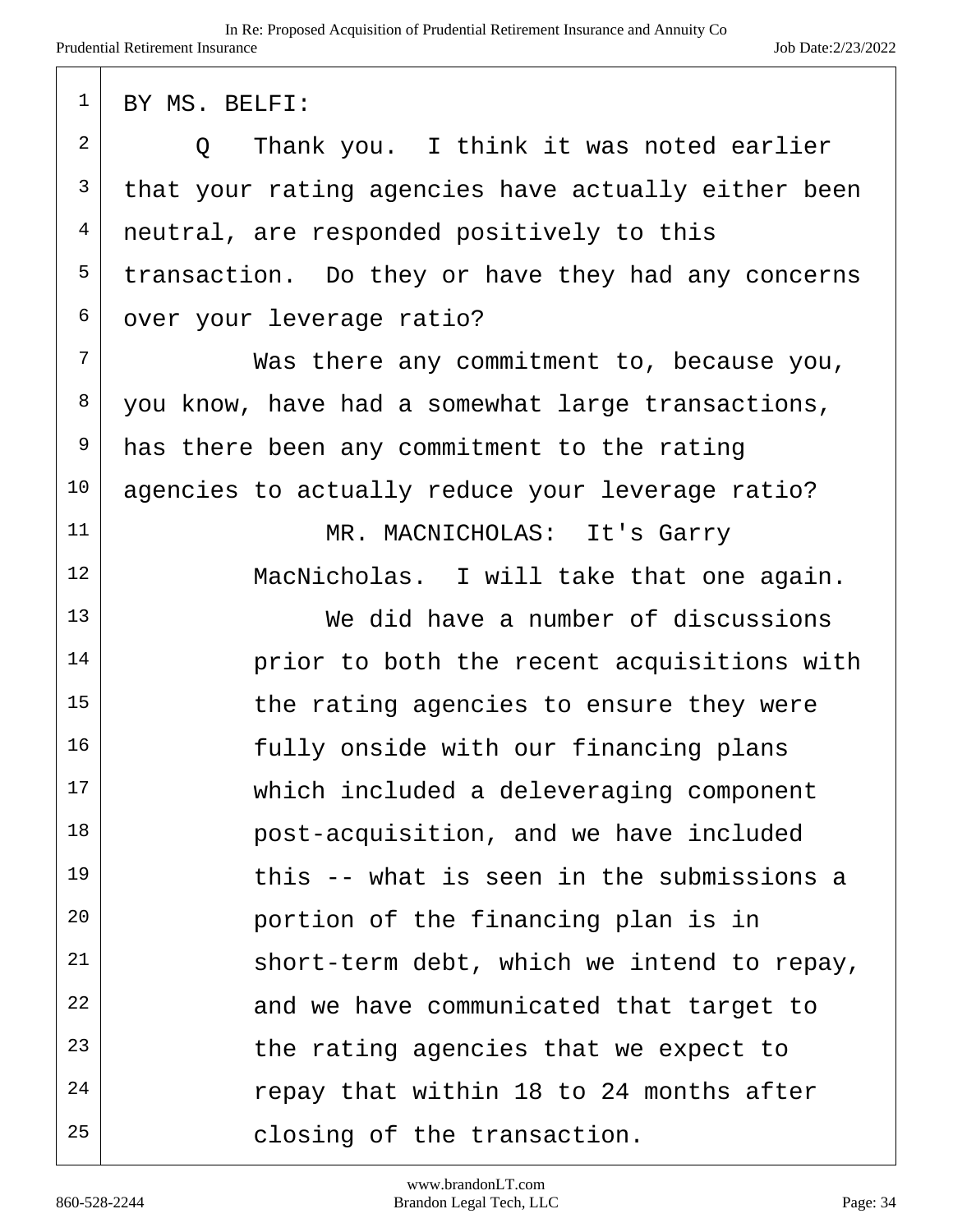| $\mathbf 1$ | Our current plans have us able to                   |
|-------------|-----------------------------------------------------|
| 2           | repay that within 12 months. So we are              |
| 3           | onside with that. And we, with the                  |
| 4           | financing plan and the deleveraging plan            |
| 5           | fully we've received very positive                  |
| 6           | feedback from the rating agencies, and              |
| 7           | they -- some of them wrote about the                |
| 8           | strategic benefits of the transaction as            |
| 9           | well.                                               |
| 10          | We fully expect to be able to                       |
| 11          | maintain our ratings at a high level.               |
| 12          | BY MS. BELFI:                                       |
| 13          | That's great. Thank you. So, from a<br>Q            |
| 14          | government and risk perspective, can you please     |
| 15          | provide details as to why this acquisition works?   |
| 16          | We have seen acquisitions, prior acquisitions, you  |
| 17          | know, actually have issues because of governance    |
| 18          | and risk cultures.                                  |
| 19          | Can you provide details around the due              |
| 20          | diligence performed in getting comfortable with the |
| 21          | willingness to proceed with this acquisition?       |
| 22          | MS. BOLOTIN: I can take that. Andra                 |
| 23          | Bolotin. I think there's a lot of pieces            |
| 24          | to that question, so let me kind of do it           |
| 25          | in the order that you asked and bring in            |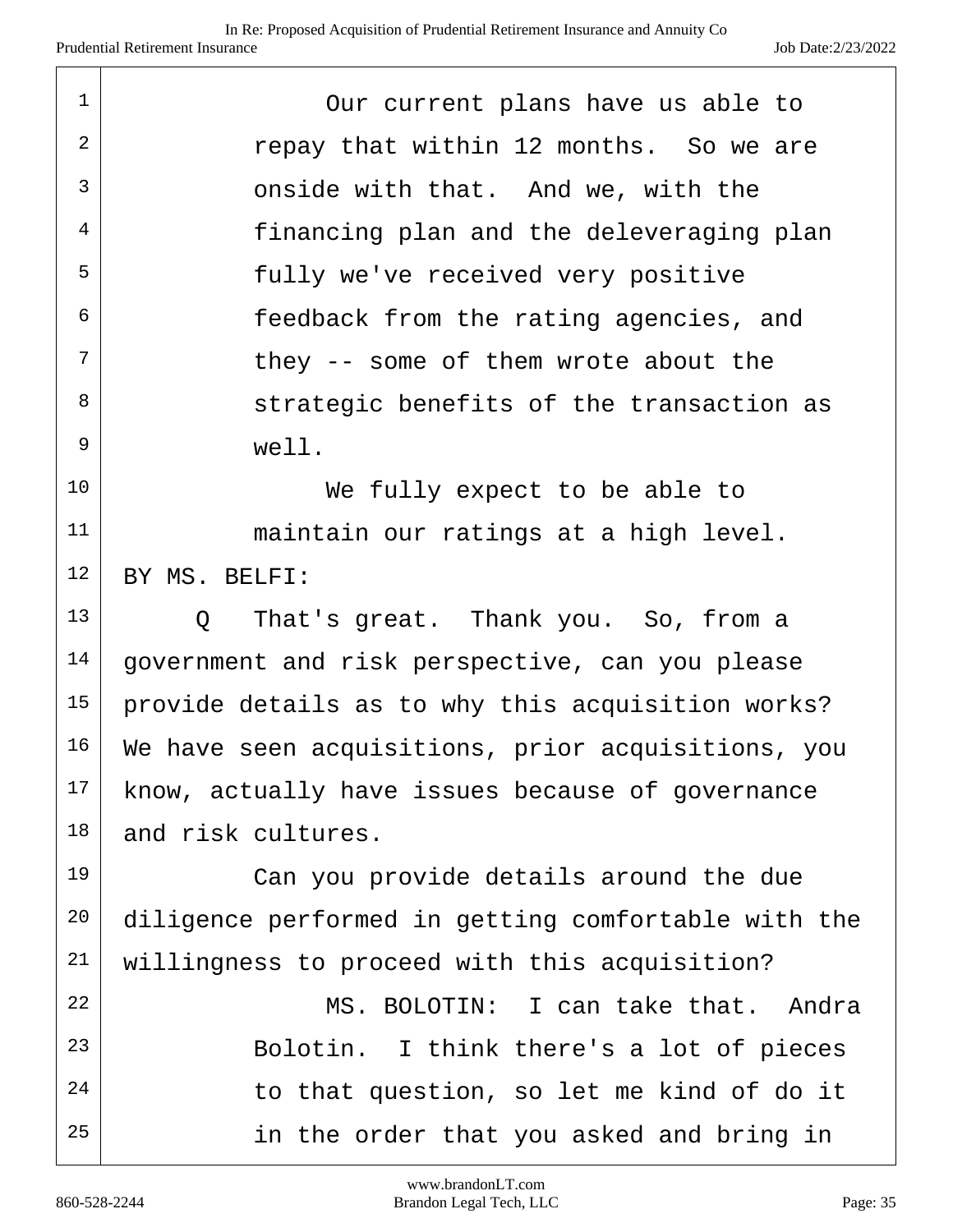| $\mathbf{1}$ | the due diligence as well.                 |
|--------------|--------------------------------------------|
| 2            | I think, in general, the Applicants,       |
| 3            | including GWL&A have a very strong         |
| 4            | corporate governance and risk culture or   |
| 5            | risk mentality.                            |
| 6            | We have a strong focus on risk             |
| 7            | management and internal controls. One of   |
| 8            | the things that we appreciate and liked    |
| 9            | about the Prudential full service business |
| 10           | is this is a very complementary business   |
| 11           | to the business that Empower GWL&A is      |
| 12           | already in today.                          |
| 13           | We offer many of the same products         |
| 14           | and services. Throughout our due           |
| 15           | diligence we were very impressed with the  |
| 16           | people and capabilities of the business    |
| 17           | that we would be acquiring.                |
| 18           | We also felt on our side that we           |
| 19           | have, as I said, very complementary        |
| 20           | products and services, and capabilities in |
| 21           | operations, in investment management, in   |
| 22           | asset liability, in management, and in our |
| 23           | overall operational and risk capabilities  |
| 24           | that we feel fit very well with their      |
| 25           | business.                                  |

 $\mathbf{r}$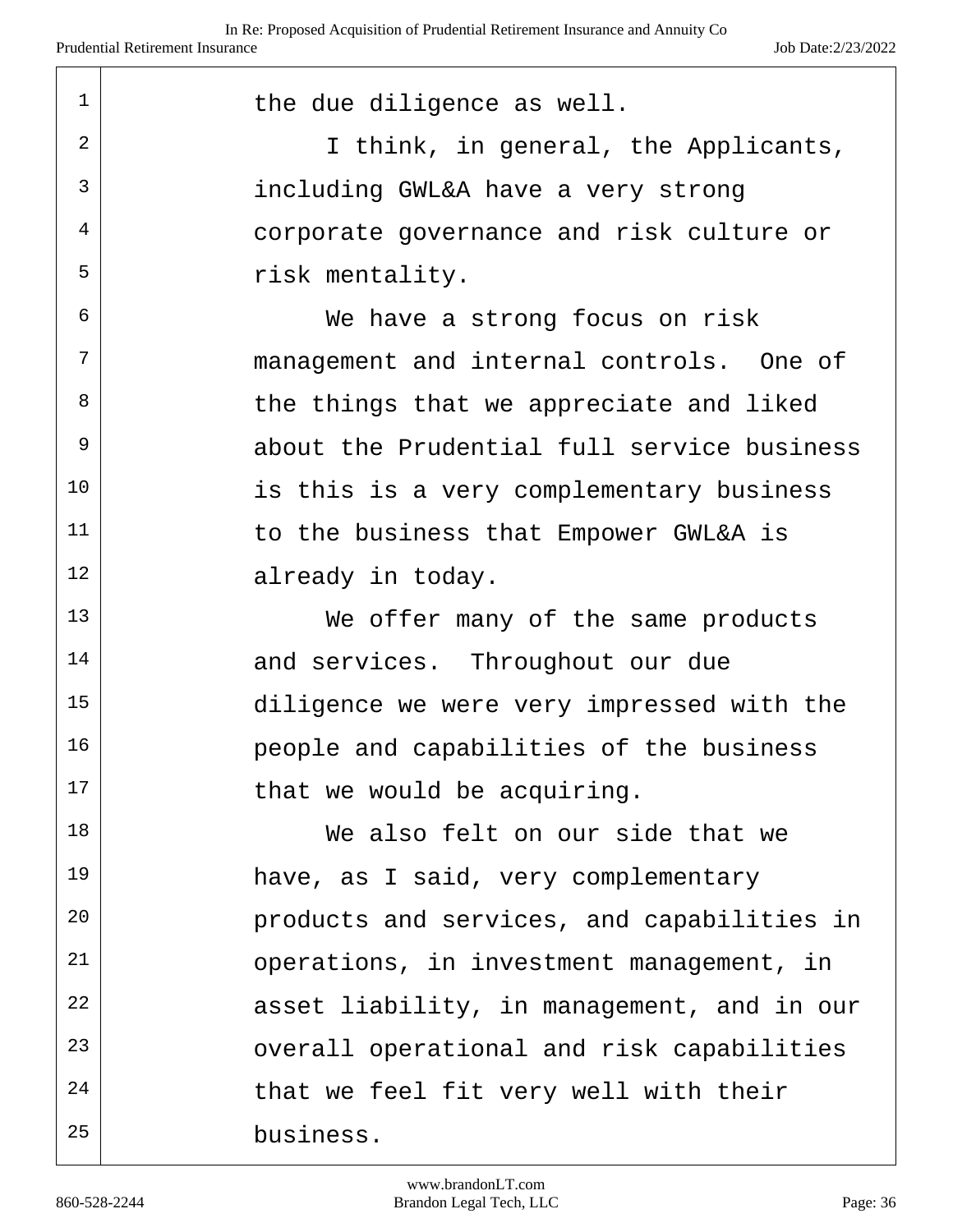| 1  | There was a lot of work done to look            |
|----|-------------------------------------------------|
| 2  | at all of those, and you know, Rich could       |
| 3  | probably comment on the culture. We felt        |
| 4  | there was a very strong cultural fit            |
| 5  | between the two organizations. We both          |
| 6  | are very focused on the policyholders, the      |
| 7  | plan sponsors, the participants, and            |
| 8  | making sure that they are getting, you          |
| 9  | know, high quality products and services        |
| 10 | as part of this.                                |
| 11 | MR. LINTON: This is Rich Linton. I              |
| 12 | would agree with Andra. Whenever we look        |
| 13 | at an acquisition, we look for                  |
| 14 | complementary values, and we see that the       |
| 15 | commitment to service excellence, the           |
| 16 | commitment to continuous improvement, the       |
| 17 | commitment to financial wellness for our        |
| 18 | customers and clients were all                  |
| 19 | commonalities between the two                   |
| 20 | organizations, and we felt that would make      |
| 21 | it a very good cultural fit as we move          |
| 22 | forward together.                               |
| 23 | BY MS. BELFI:                                   |
| 24 | Thank you. As you know there is a pending<br>Q  |
| 25 | investment with the Department in the amount of |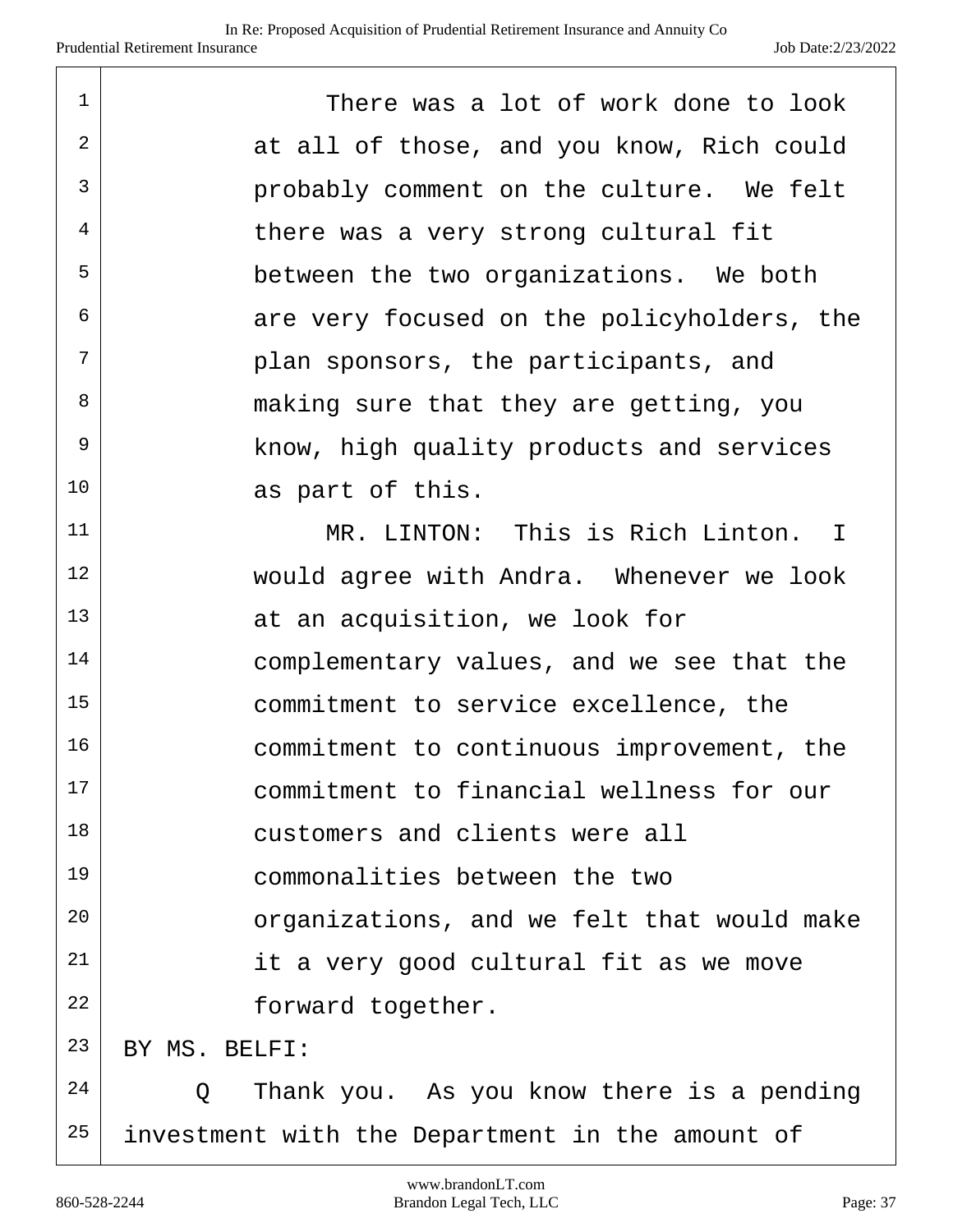| $\mathbf 1$    | \$130,000,000. As it is considered a regulatory   |
|----------------|---------------------------------------------------|
| 2              | investment, in addition to a no objection by the  |
| $\mathfrak{Z}$ | Department, the SVO will have to also rate this   |
| $\overline{4}$ | investment.                                       |
| 5              | If you cannot get the appropriate signoffs        |
| 6              | and the investment is required to be nonadmitted, |
| 7              | how would you fill that \$130,000,000 gap for our |
| 8              | Domestic company upon closing?                    |
| 9              | MS. BOLOTIN: Andra Bolotin. I will                |
| 10             | start with that question. I think, first          |
| 11             | of all, the parties are working very              |
| 12             | closely together, and we actually believe         |
| 13             | we will be able to get that investment in         |
| 14             | place by the time of close.                       |
| 15             | However, if something arises, that                |
| 16             | that doesn't happen, the Applicants are           |
| 17             | confident that we can post-close,                 |
| 18             | appropriately capitalize the Domestic             |
| 19             | Insurer so that, we believe we have               |
| 20             | sufficient capital to operate the                 |
| 21             | business. So we are -- that would be              |
| 22             | our plan.                                         |
| 23             | BY MS. BELFI:                                     |
| 24             | Okay. Thank you. Thank you for those<br>Q         |
| 25             | responses, I have no other questions.             |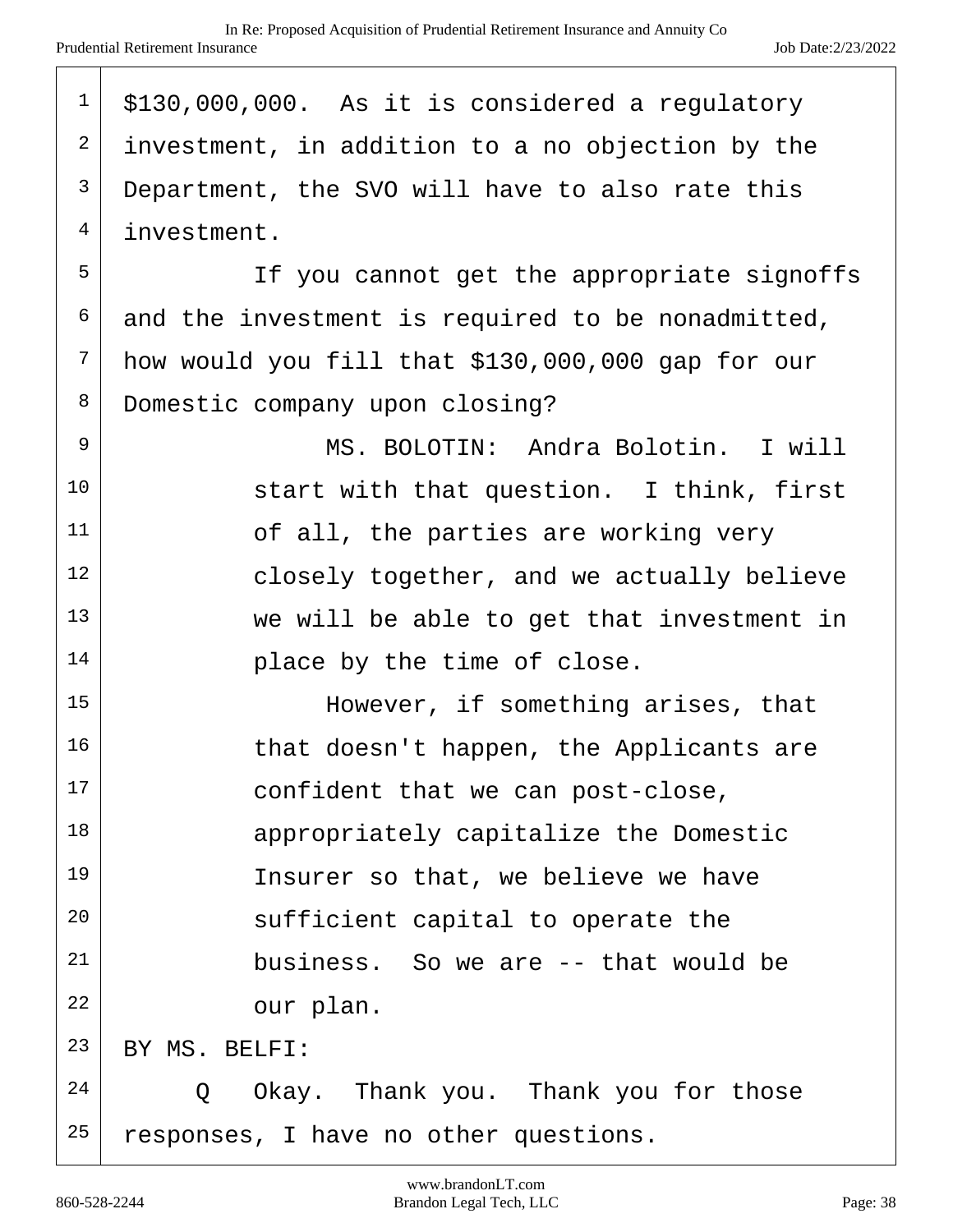1 HEARING OFFICER HERSHMAN: Does the 2 Department have any more questions for the 3 Applicants? <sup>4</sup> MS. DOUTY: We have fully evaluated  $5$  the application based on the written  $6$  testimony and evidence as submitted, and  $7$  we have no additional questions of the 8 party.  $9$  However, as the parties are aware, we 10 are still waiting for information 11 regarding the third-party verification  $12$  concerning the biographical affidavits of 13 several individuals. 14 Based on conversations I have had 15 | With the Applicants, we expect to receive  $16$  this information promptly. We request at  $17$  the conclusion of this hearing the Hearing 18 Officer make an order for submission of 19 this additional information. 20 | The solution of this time in order to ensure we 21 have no technical issues before we turn  $22$  this hearing over for public comments, I 23 would like the analyst on the line to  $24$  confirm he is able to make comments. 25 | Those wishing to comment must dial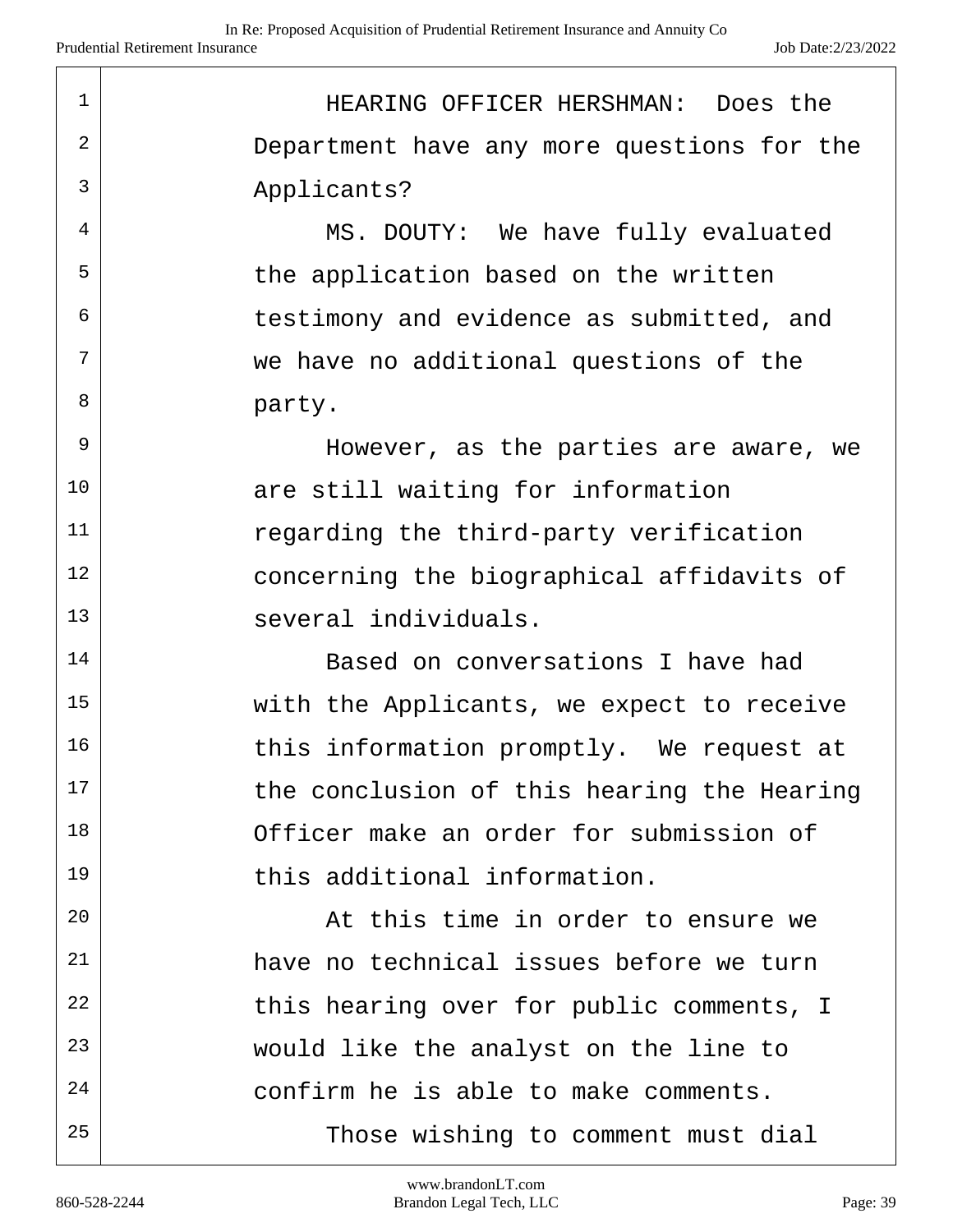| $\mathbf 1$ | star 6 and unmute themselves.             |
|-------------|-------------------------------------------|
| 2           | Griffin, are you on the line?             |
| 3           | (Silence.)                                |
| 4           | VOICE ON SCREEN: Good morning,            |
| 5           | everyone. Am I coming through okay?       |
| 6           | MS. DOUTY: Yes. Thank you.                |
| 7           | HEARING OFFICER HERSHMAN: Okay.           |
| 8           | Thank you.                                |
| 9           | Before we commence with the public        |
| 10          | comment portion of the hearing, would the |
| 11          | Applicants at this time like to present a |
| 12          | closing statement?                        |
| 13          | MS. RETERSDORF: I would like to           |
| 14          | thank the Department again for their      |
| 15          | review of this application and everyone   |
| 16          | for coming today.                         |
| $17$        | HEARING OFFICER HERSHMAN: Thank you.      |
| 18          | We'll commence with the public comment    |
| 19          | portion of the hearing. Is there anyone   |
| 20          | on the public teleconference line that    |
| 21          | would like to make a public comment?      |
| 22          | If so, please state your full name        |
| 23          | and what, if any, entity you are speaking |
| 24          | on behalf of. And if you happen to be on  |
| 25          | the telephone, you have to dial star 6.   |

 $\lceil$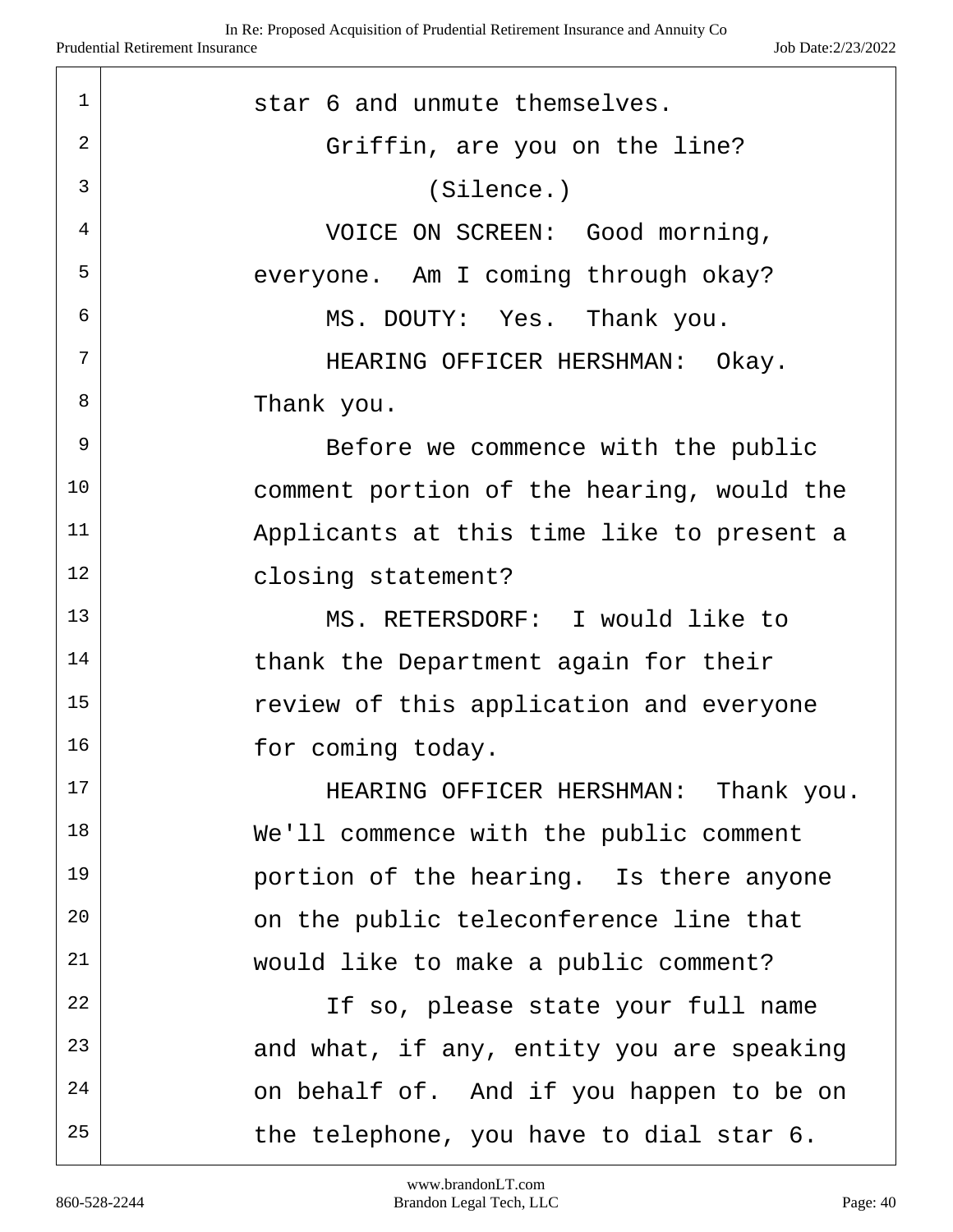| $\mathbf 1$    | (Pause.)                                   |
|----------------|--------------------------------------------|
| $\overline{2}$ | Give it another ten seconds.               |
| $\overline{3}$ | (Pause.)                                   |
| 4              | It doesn't appear as though we have        |
| 5              | anyone from the public willing here to     |
| 6              | speak, and I would like the record to      |
| 7              | reflect that no one from the public has    |
| 8              | requested to submit any public comment.    |
| $\mathsf 9$    | So with that, I hear that Attorney         |
| 10             | Dowty wanted there to be a contingent on   |
| 11             | the order to close.                        |
| 12             | So, in accordance with section             |
| 13             | 38a-8-40, the regulations of the           |
| 14             | Connecticut State Agency, at this time I'm |
| 15             | ordering the Applicants to submit          |
| 16             | information regarding the third-party      |
| 17             | verifications concerning the biographical  |
| 18             | affidavit of several individuals as        |
| 19             | described hereby by Attorney Dowty.        |
| 20             | With that, today's hearing is hereby       |
| 21             | adjourned at 9:40, and the record of the   |
| 22             | hearing is closed.                         |
| 23             | Thank you.                                 |
| 24             |                                            |
| 25             | (Whereupon, the hearing was                |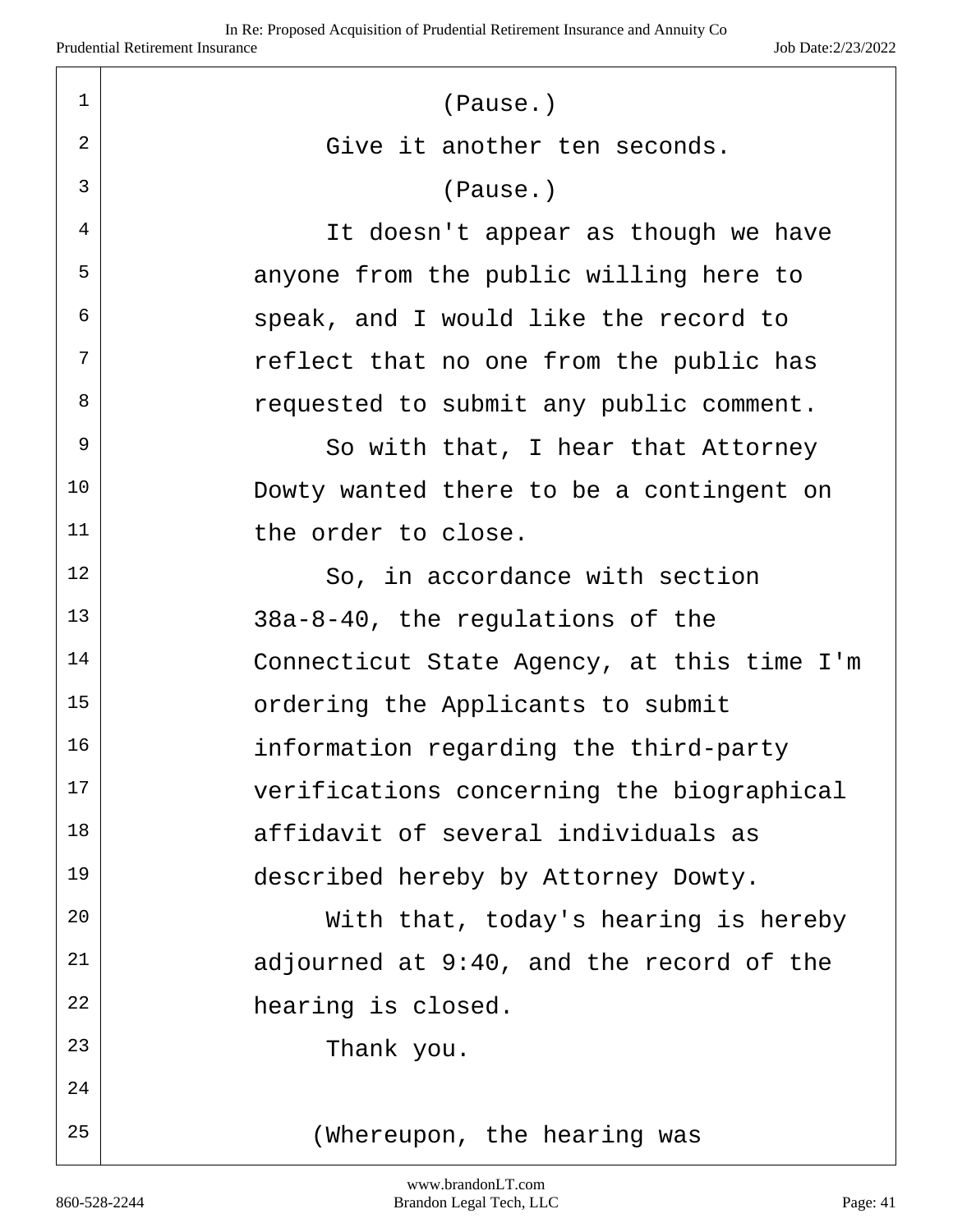